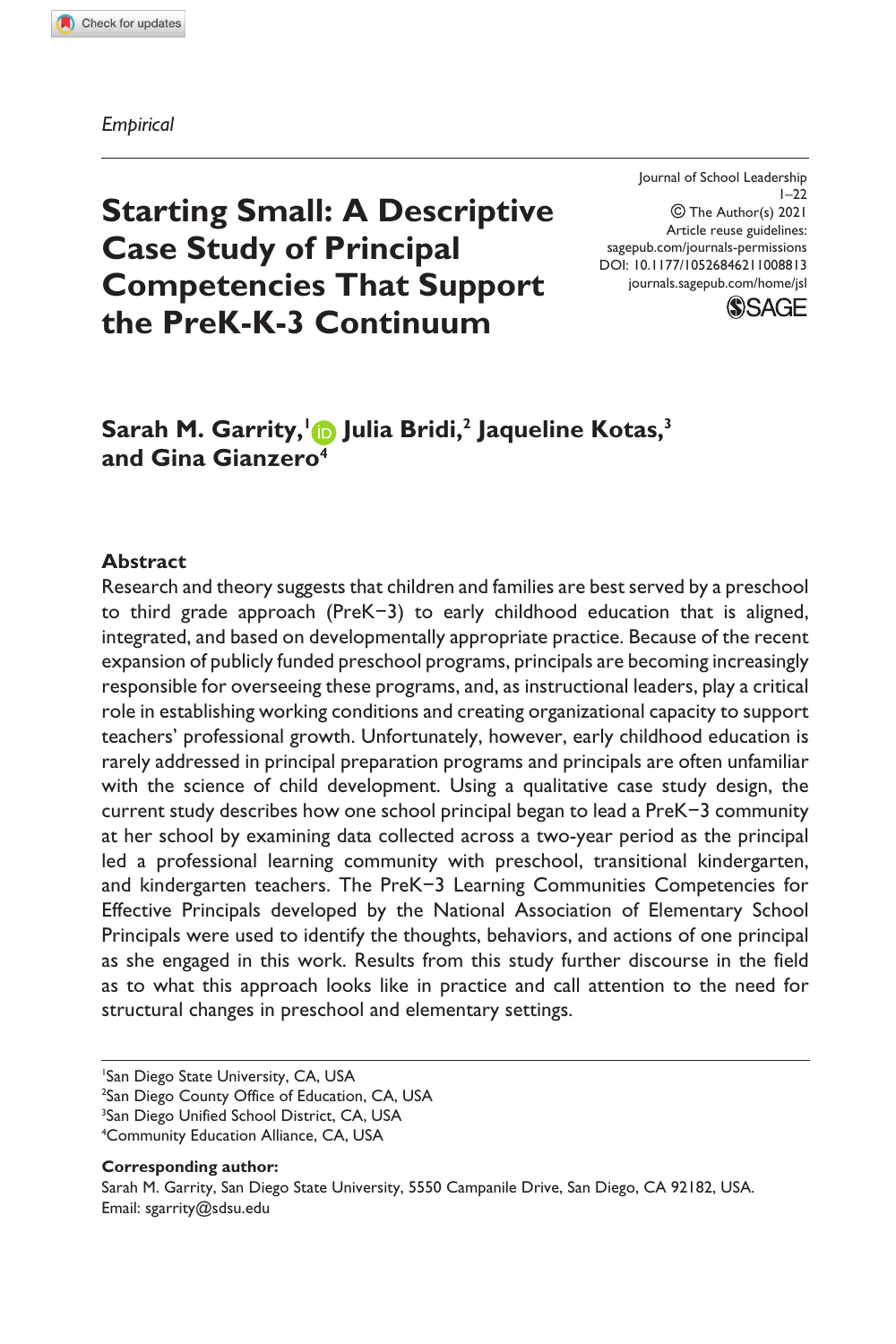#### **Keywords**

PreK-3 continuum, principal competencies, professional learning community, systems change, elementary education

Since the early 2000s, researchers, policymakers, and early childhood experts have called for a preschool to third grade approach (PreK−3) to early childhood education, recognizing that this is a unique developmental period and that children and families are best served by an approach that is aligned, integrated, and based on developmentally appropriate practice. An aligned PreK–3 program ensures that standards, curricula, instructional practices, environments, student assessment, and teacher professional development are purposefully coordinated from the preschool years through the early elementary school years. Although there is limited research evidence on the effects of such alignment, early childhood experts have proposed that explicitly linking curricula and instructional strategies from preschool through third grade may sustain the effects of preschool and other investments in early childhood education (Howard, 2008; Kauerz, 2019; Ritchie & Gutmann, 2013; Takanishi, 2016). An aligned PreK−3 program may also provide more continuity and better organization of services for students, as well as enhanced school–family partnerships (Kauerz  $\&$ Coffman, 2019; Ritchie & Gutmann, 2013; Takanishi, 2016). Importantly, a PreK−3 approach may help to close achievement gaps for children from low-income backgrounds, English learners, and children experiencing challenging behavior (Demanchick et al., 2009; Ritchie & Gutmann, 2013; Severns, 2012). More recently, the Children's Equity Project and the Bipartisan Policy Center (2020) have noted that focusing on learning systems in the early years is essential if we are to close opportunity gaps and ensure that all children, regardless of demographic characteristics, are provided with equitable opportunities and experiences.

Key to the successful implementation of this approach is the school principal (Manship et al., 2016; Mead, 2011). Because of the recent expansion of publicly funded preschool programs, principals are becoming increasingly responsible for overseeing these programs, as they are often located on elementary school campuses. Loewenberg (2016) contends that successful school principals establish a culture within their schools that values the PreK−3 continuum, develops relationships with families and other early education providers, and ensures developmentally appropriate and effective teaching and assessment. Moreover, because early elementary teachers often lack preparation in child development and developmentally appropriate instructional strategies (Bornfreund, 2011), it is essential that principals ensure PreK−3 teachers have opportunities to increase their understanding of how young children learn (Loewenberg, 2016). As instructional leaders, principals play a critical role in establishing work conditions and creating organizational capacity to support teachers' professional growth (Cosner & Jones, 2016; Knapp et al., 2014). Our state's recently released Master Plan for Early Learning and Care (2020) cites the importance of supportive and knowledgeable leaders, including principals, who are able to oversee early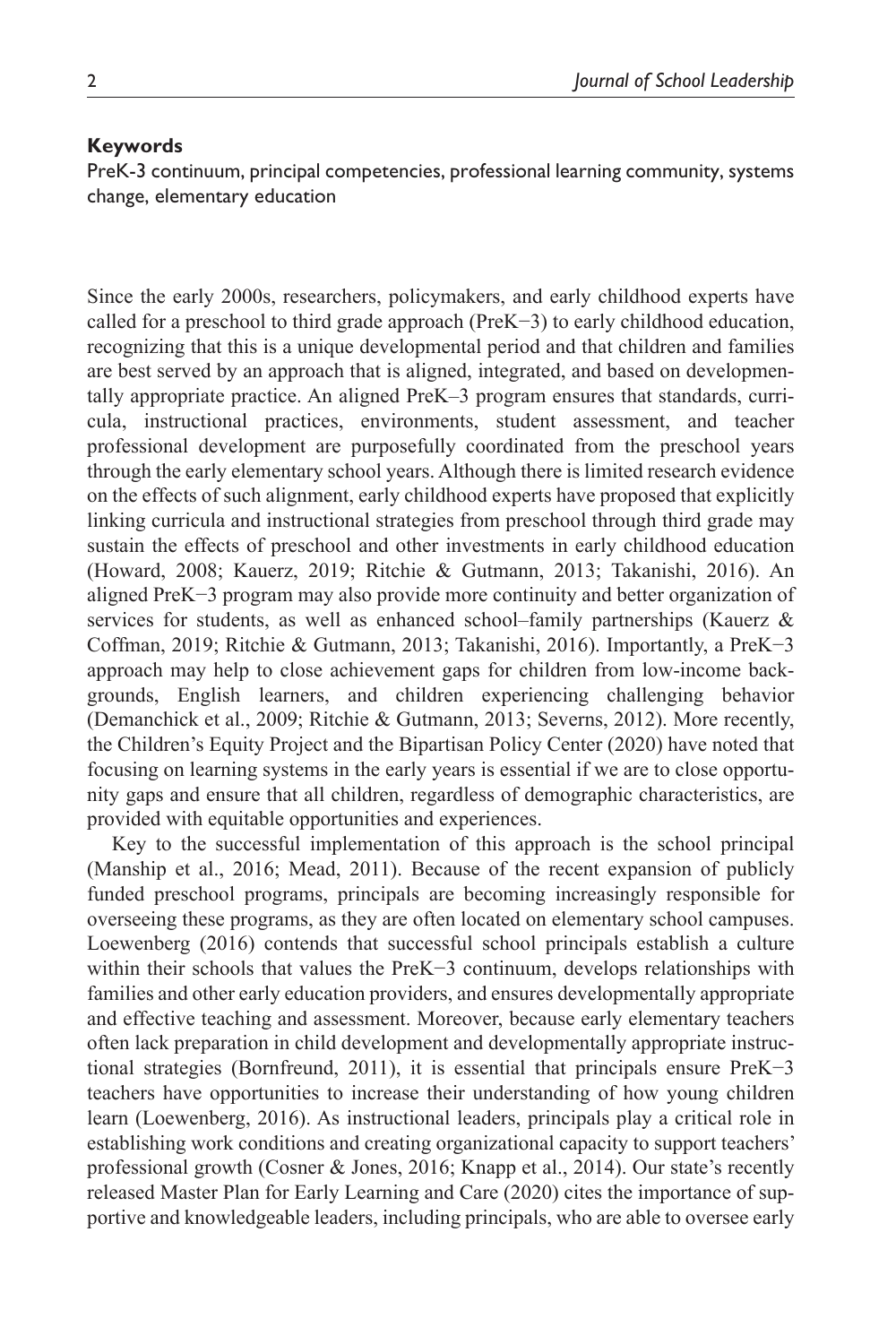childhood programs and support and empower early educators while aligning practices across the birth to eight continuum.

Unfortunately, however, early childhood education is rarely addressed in principal preparation programs (Mead, 2011), and a survey conducted by the National Association of Elementary School Principals (NAESP; 2015) found that only 20% of elementary school principals felt they were well trained in instructional methods and developmentally appropriate practices in early childhood education. The National Association for the Education of Young Children (NAEYC) defines early childhood programs as those serving children from birth to age eight, and this developmental period is unique in that it is a time of rapid development during which children learn many of the skills needed be successful in school, the workplace, and life. The development of self-regulation, the use of increasingly complex language, and the ability to think critically to both ask and solve problems are all hallmarks of this developmental period (California Department of Education, 2008). The recent report, *Transforming the Early Childhood Workforce from Birth to Eight* published by the Institute of Medicine and National Research Council (2015) noted that principals are often unfamiliar with the science of child development and how it informs what learning should look like in the early years. Complicating this issue further is the mixed delivery system of early care and education (ECE) in the United States, which Kagan et al. (2007) have referred to as a "nonsystem" because it lacks the overarching governance, funding, and accountability mechanisms present in the K−12 environment. ECE programs represent a variety of programs (for profit, nonprofit, faith-based, Head Start, state preschool, co-ops, and family child care homes), many of which have disparate and oftentimes "comingled," "braided," or "layered" funding streams and programmatic requirements. In addition, elementary schools often serve infants and toddlers with disabilities and their families via funding from Part *C* of the Individuals with Disabilities Act or through programs such as Early Head Start or state-funded infant toddler programs. Recently, transitional kindergarten (TK) has been implemented in some states to serve as a bridge between preschool and kindergarten, adding to the complexity of early childhood settings.

In order to address these issues and provide support to principals, the NAESP recently published *Leading Pre-K−3 Learning Communities Competencies for Effective Principal Practice* (2019). The purpose of the NAESP (2019) guide is to synthesize research and best practice recommendations and provide structure and guidance to principals as they develop and support the connections needed to create a successful PreK−3 continuum in their school. The new NAESP guide (2019) describes six competencies that characterize leadership in high quality PreK−3 learning communities and were identified via a review of the research on early childhood development and input from principals who have successfully led PreK−3 efforts. In addition to describing each of these competencies, the NAESP report provides examples of strategies/ indicators describing what each competency looks like in practice and the behaviors essential to each competency. The competencies described in this report are presented in Table 1.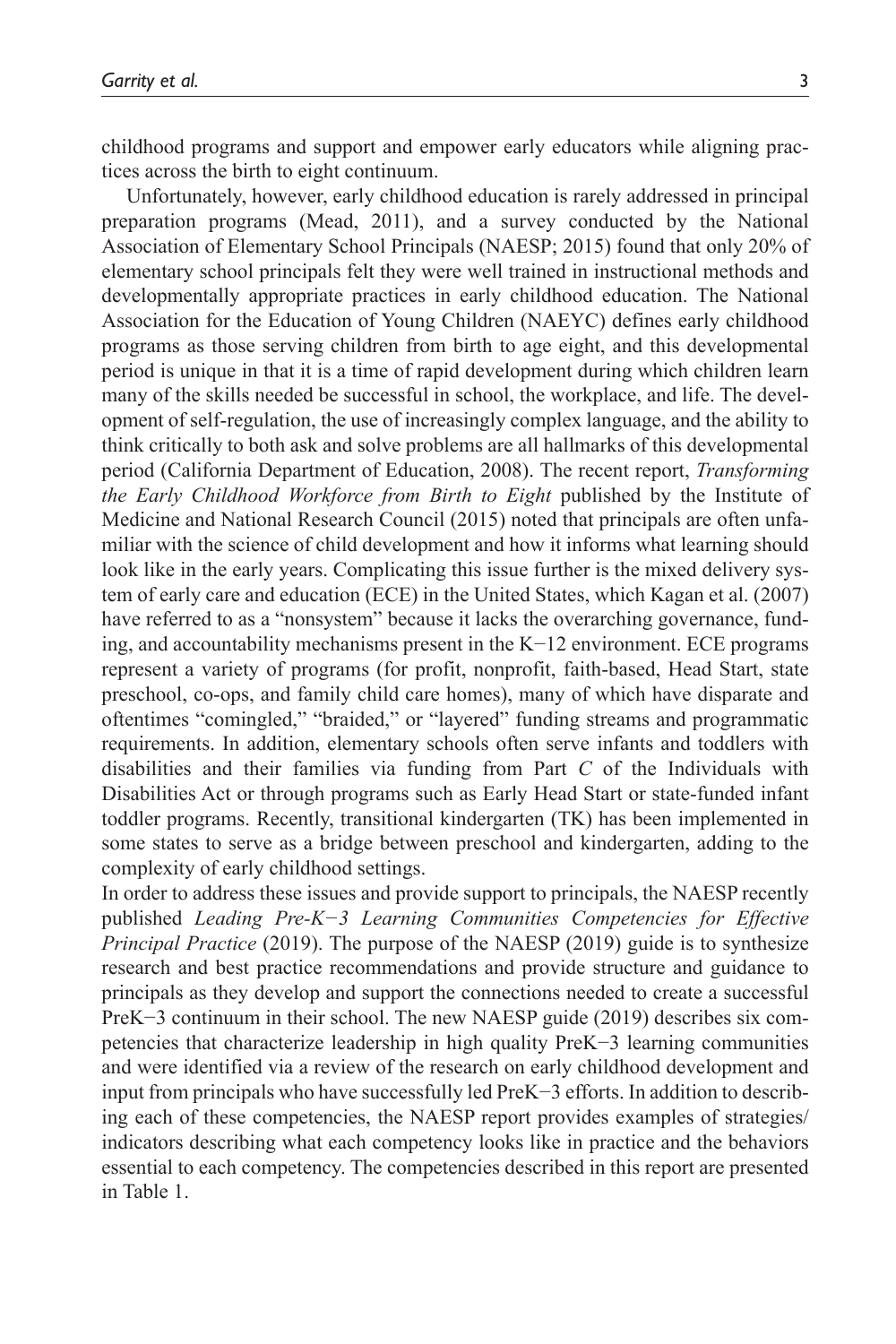| Competency |                                                                          |
|------------|--------------------------------------------------------------------------|
|            | Embracing the Pre- $K-3$ early learning continuum                        |
|            | Ensuring developmentally-appropriate teaching                            |
|            | Providing personalized, blended learning environments                    |
|            | Using multiple measures to guide student learning growth                 |
|            | Building professional capacity across the learning community             |
|            | Making school the hub of Pre-K-3 learning for families and the community |

**Table 1.** Six Competencies That Characterize Leadership in High-quality PreK-K−3 Learning Communities.

# **Purpose of the Study**

While there are many recommendations for what school principals should do to align curriculum and instruction across the PreK−3 continuum, as described in the NAESP (2019) report, there is little empirical evidence as to what this looks like in practice. Using a qualitative case study design, the purpose of this study was to address this gap in the literature by describing how one school leader worked towards creating a PreK−3 continuum in her school.

We do this by examining data collected across a two-year period as the principal led a professional learning community (PLC) committed to aligning language and literacy instruction across preschool, transitional kindergarten, and kindergarten. Interactive read alouds were selected as the focus of the PLC for several reasons, including the goals of a community partner engaged in this work, observations of classroom practices, and the recognition that storybook reading is a common practice across Pre-K, TK, and kindergarten classrooms. Data analysis identified that four of the six competencies were implemented during the PLC, and each of these competencies is described in the following section.

# *Competencies for Leading PreK−3 Learning Communities*

*Embrace the Pre-K−3 early learning continuum.* As an instructional leader, the principal's most important role is in the culture he or she creates and sustains within their school (Bryk et al., 2010; Loewenberg, 2016). According to the NAESP report (2019), effective principals view high-quality early learning as fundamental to children's growth and development, and this view is grounded in their understanding that investments in high quality early learning are efficient and result in greater benefits than investments made in the later grades (Camilli et al., 2010; Cunha & Heckman, 2010; Yoshikawa et al., 2013). Effective leaders also know that that young children living at or below the poverty level and most at risk of educational failure benefit the most from high-quality ECE programs (Barnett, 1995; Gormley et al., 2005; Karoly et al., 2005). Principals committed to investing in early childhood are able to lead their learning community to envision a PreK−3 continuum "that transcends the boundaries of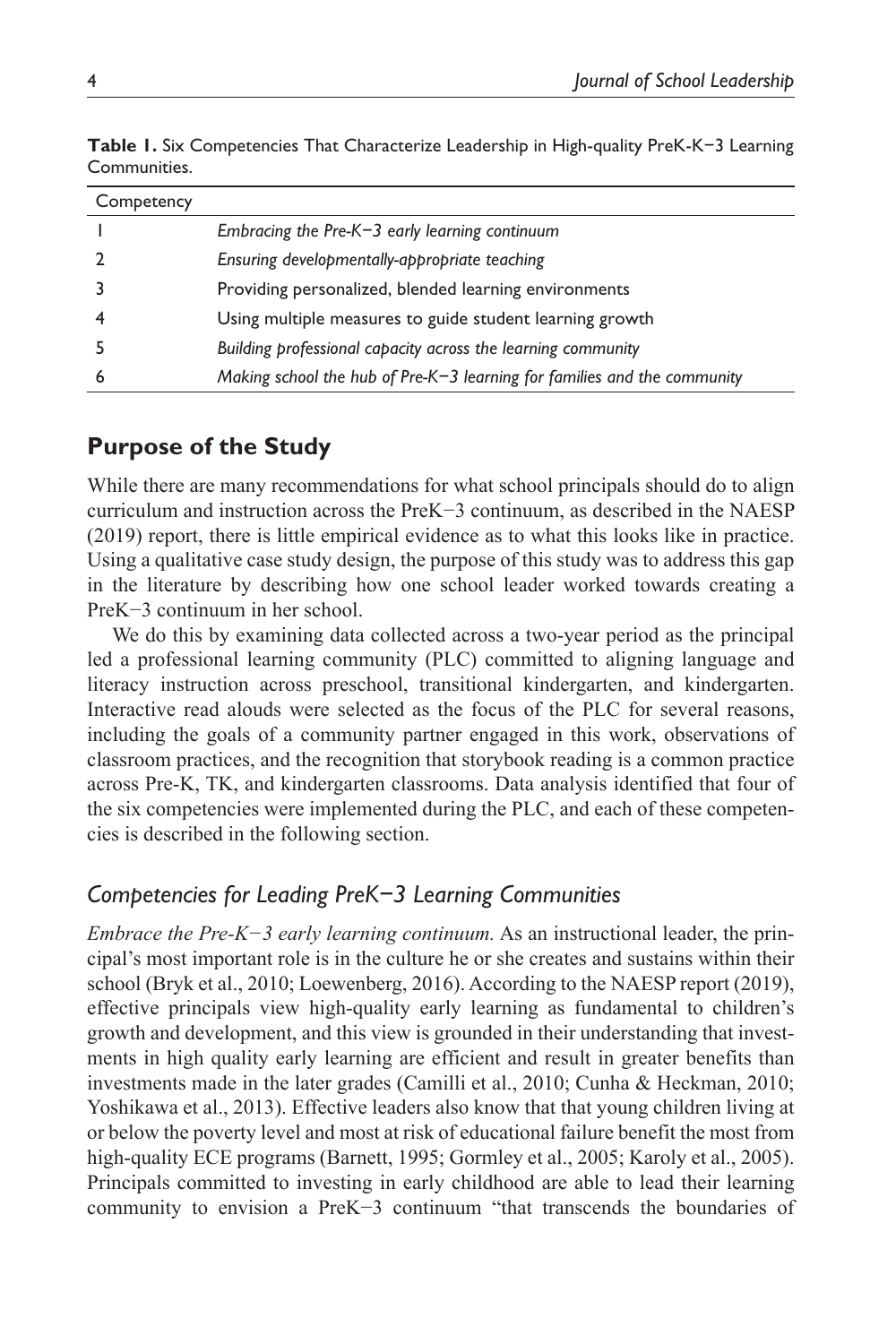preschool and elementary school" (NAESP, 2019, p. 11) and delivers a seamless learning experience for children and families. In order to do this, principals must to bring together programs that have traditionally been siloed by communicating to internal and external stakeholders the value of this continuum and why it is fundamental to their school's mission. Effective principals also provide opportunities for ongoing collaboration around lesson planning, data analysis, and joint problem-solving (Ritchie & Gutmann, 2013), as well as professional development opportunities both across and within grade levels (Manship et al., 2016; Ritchie & Gutmann, 2013). It is also essential that principals send clear messages that preschool and kindergarten teachers and students are equal to those in the later grades and engage in practices that integrate them into the school community (Mead, 2011). Ensuring that funding, resources, and governance structures are aligned and support the early learning continuum is also essential to this competency (Manship et al., 2016; Ritchie & Gutmann, 2013).

*Ensure developmentally appropriate teaching.* Developmentally appropriate practice (DAP) is central to high quality early education and reflects both research and theory about how young children develop and learn. Research has shown that when teachers provide activities and interactions that engage and motivate children they make greater academic gains than their less engaged peers (Bodovski  $\&$  Farkas, 2007; La Paro et al., 2004). It is thus essential that principals committed to creating a PreK−3 culture in their school have a solid understanding of developmentally appropriate instruction and learning along the early childhood continuum (Institute of Medicine and National Research Council, 2015; Mead, 2011). The implementation of strategies that encourage teachers to work together as professional communities of practice to develop an early learning curriculum that is engaging, relevant, and interactive, all hallmarks of DAP, is a key feature of this competency. Importantly, Raudenbush (2009) notes that high quality instruction for all children cannot occur behind closed doors, but rather takes place when schools move toward public and shared practice by ensuring "shared aims, shared assessment tools, shared instructional strategies, active collaboration, routine public inspection of practice, and accountability to peers" (p. 172).

Aligning standards, curriculum, instruction, and assessments is also central to this competency and supports a consistent and articulated PreK−3 framework. Vertical alignment results in cross-system continuity and the purposeful continuation of learnings standards, curriculum, expectations and instructional approaches from on grade level to the next (Kagan & Kauerz, 2012; Manship et al., 2016; Seung Lam & Pollard, 2006).

Alignment also supports the notion that both sending and receiving learning systems are responsible for ensuring school readiness, seamless transitions, and a continuum of strong learning practices (Dockett & Perry, 2007; Shore, 1998).

*Build professional capacity across the learning community.* This competency centers adult learning by recognizing that effective principals value and support professional growth by building collaborative working environments that create knowledge about what is developmentally, and age appropriate across the PreK−3 continuum by focusing on authentic work. DuFour et al. (2009) note that PLCs provide opportunities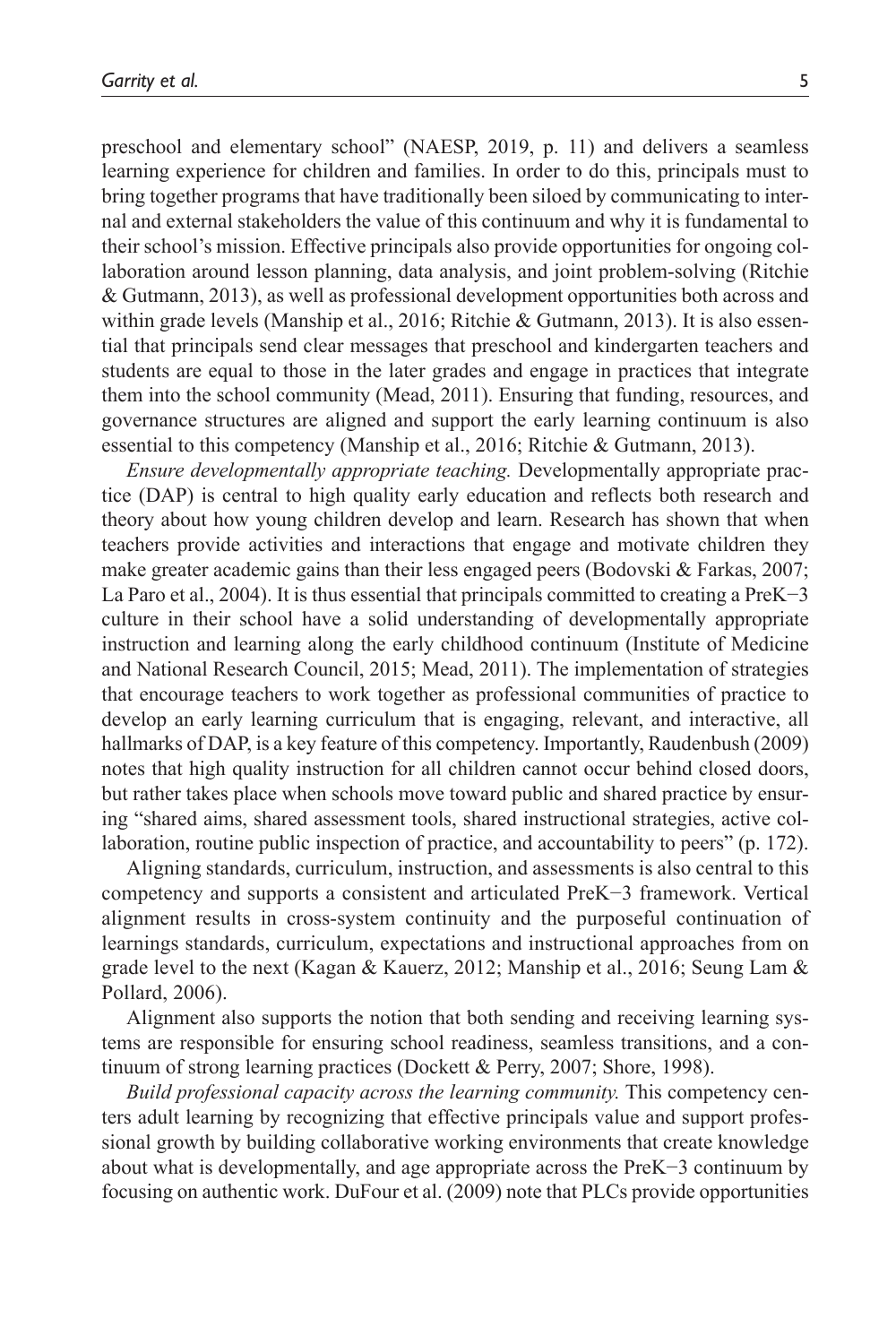for educators to engage in a repeated process of gathering evidence around student learning, developing ideas to build on that learning, implementing new ideas, analyzing practiced ideas, and applying new knowledge to future practices. Central to this competency is the notion that principals are part of this learning community and use their knowledge of child development to support effective teaching and learning in the early years (Goffin, 2013).

*Make your school a hub of Pre-K−3 learning for families and communities.* The final competency in the NAESP report (2019) focuses on the need for the principal to engage families, preschool programs, and community based organizations to build strong linkages across the PreK−3 continuum. The concept of schools as community hubs is based on the recognition that children and families can benefit from the provision of non-academic supports such as health care, nutrition, and social services in the school setting (Shore, 1998). Kauerz and Coffman (2019) cite the importance of making family engagement a core priority of any PreK−3 effort by employing strategies that ensure two-way communication and shared leadership and decision-making. The strategies/indicators of this competency include fostering a welcoming environment that cultivates a sense of belonging and shared responsibility for PreK−3 learning and a meaningful transition between preschool and elementary school. Developing summer learning opportunities for children along this continuum is another indicator of this competency, as is braiding/blending funding to maximize resources.

# **Methods**

#### *Research Context*

Central to the recommendations provided in the NAESP guide (2019, p. 5) is the recognition that "success in Pre-K-K−3 is not a one size fits all approach" and that "each school and each community is different." In this section, we provide an in-depth overview of the research context, followed by a description of the measures and procedures used.

*Canyon Crest Elementary School.* Canyon Crest (pseudonym) is an urban, 100% Title I elementary school located in a large city in the southwestern United States. Canyon Crest serves children from ages 0–11 years via diversified programming which includes a Part *C* infant toddler program, Head Start and state preschool programs, and transitional kindergarten to fifth grade classrooms. Approximately 75% of the students are English Learners, with the majority being Hispanic/Latino. There are also a large number of students with disabilities ranging from mild to severe. Close to 100 three- and four-year old students are enrolled in the two full day Head Start and two half-day state preschool classrooms located at Canyon Crest. Every fall, a large portion of the Pre-K students transition into transitional kindergarten or kindergarten and continue their school experience at Canyon Crest for the remainder of their elementary schooling. The principal has a master's degree in organizational leadership and had 12years focusing on school improvement as a school administrator. At the time the study began, she had been the principal at Canyon Crest for five years.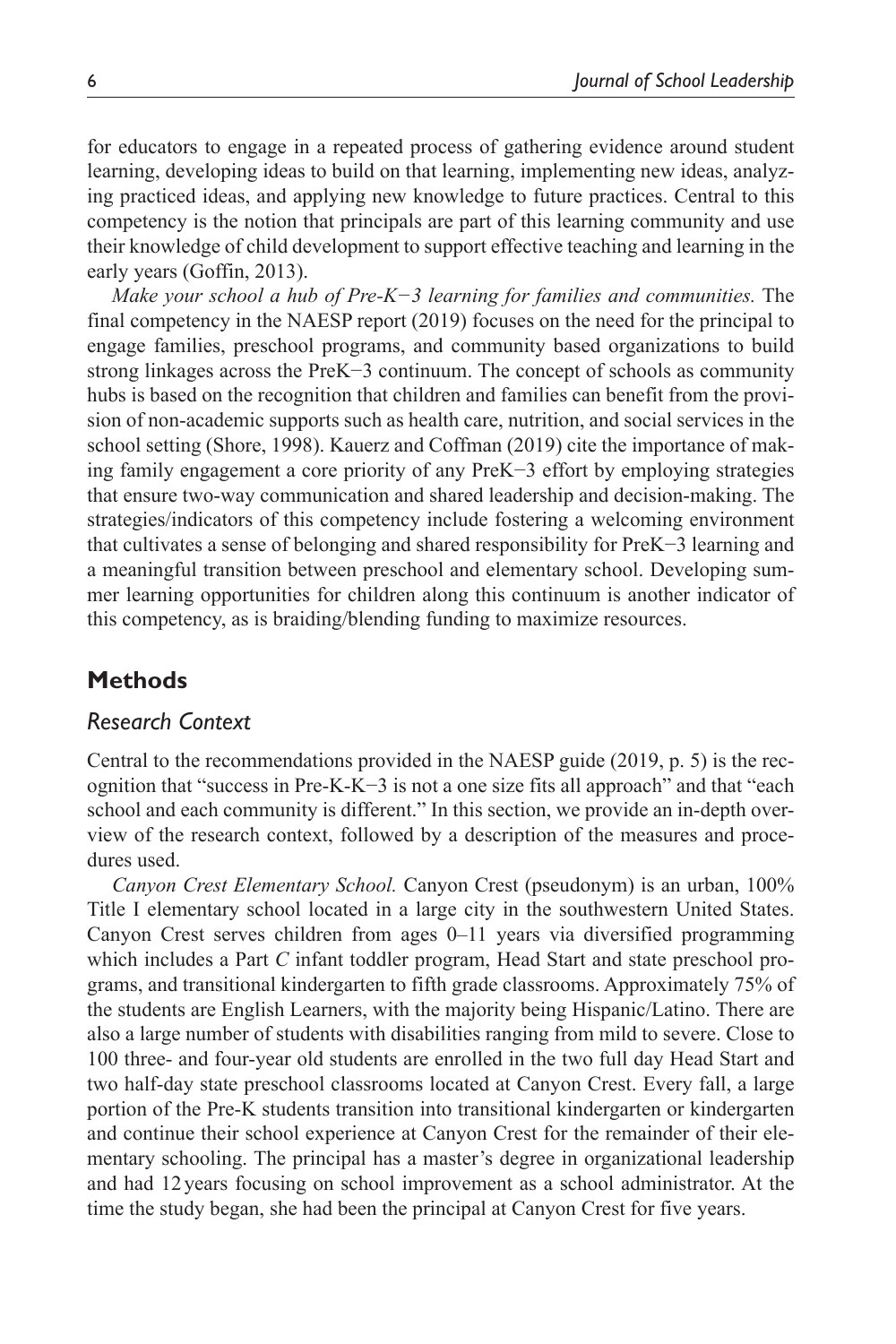In 2014, because of budget cuts and leadership changes at the school district, principals became responsible for administration of the preschool programs located on their campus. The principal at Canyon Crest viewed this change as an opportunity to consider how she might use her knowledge and expertise to inspire and lead the preschool program in a new direction and close the existing opportunity gap often found within large urban schools with diverse demographics, such as Canyon Crest Elementary. She concluded that closing the opportunity gap would be easier if the school system did not let one begin, and she began to consider how to fully integrate the preschool classrooms into the instructional climate at Canyon Crest. She spent more time in preschool classrooms, with the specific goal of uncovering bright spots in each of the rooms. She observed at different times of the day and observed whole group, small group, and instruction in content areas such as literacy and math. She observed play and listened closely to the language being used by teachers and students. Throughout her listening and learning walks, the principal was able to observe that students were supported in a positive and nurturing way. For example, students were greeted with smiles and welcoming words, and during transitions, students were recognized for jobs done well and when they demonstrated a close approximation of the teacher requested activity. Students were engaged in play inside and out, with both teachers and assistants praising student behavior often. She noticed that students listened to stories daily and that the rooms were full of joy and smiles.

The principal shared her thoughts with the schools' speech and language pathologist (SLP), who was responsible for the school's preschool language group, a specialized program serving children with individual education plans who were not yet enrolled in a public school setting. The SLP's experience transitioning these children into the preschool classrooms at Canyon Crest further informed the principal's desire to integrate preschool into the larger school setting, as the SLP shared that, based on her observations of the preschool classrooms and discussions with preschool teachers, there were many opportunities for professional development and alignment of practices across the PreK-TK-K continuum.

*Community Education Alliance (CEA)*. Running parallel to this inquiry and dialog was Canyon Crest's partnership with the Community Education Alliance (pseudonym), a non-profit community-based collaborative serving a cluster of low-income neighborhoods. Public schools are at the center of CEA's work, which seeks to mobilize community partners around a coherent, research-guided theory of change focused on three strategic priorities: (a) preparing children for kindergarten by building the capacity of caregivers, (b) supporting reading by third grade, and (c) providing activities that expand learning beyond the classroom. For CEA, a child's seamless educational experience begins at birth, and CEA's theory of change involves thoughtful investments in children ages zero-five and their families. For several years, the principal was a member of CEA's zero-five workgroup and collaborated with others on the team to develop and refine this theory of action. Importantly, she was the only principal from the cluster of schools served by CEA that elected to become a part of this workgroup. Because of her involvement with CEA, the principal had already begun to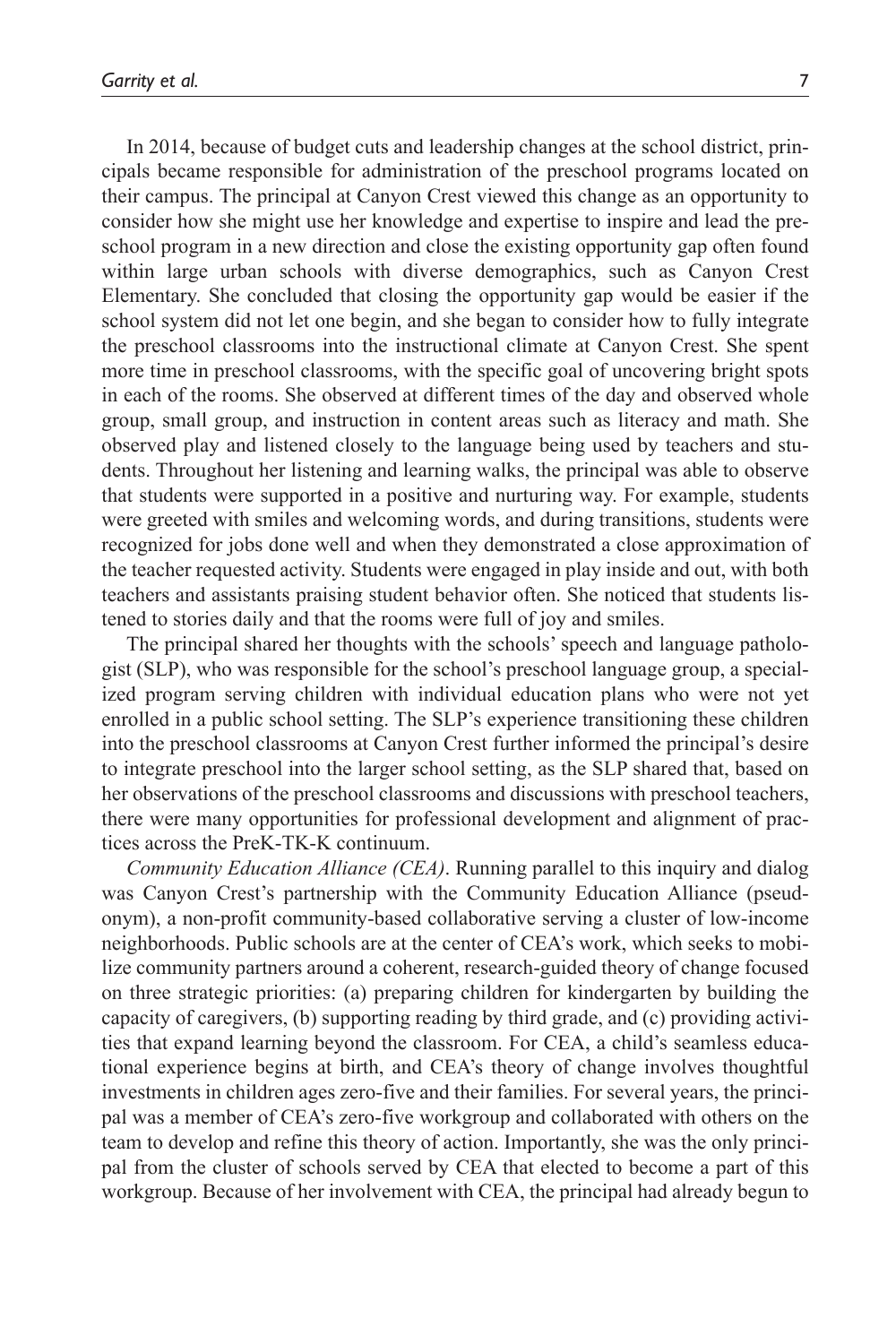think about the importance of the early years and ways to prepare children for kindergarten through investments in early childhood programming. She also had a strong network of support as she honed her leadership capacity to support a strong PreK−3 learning community at her school.

*Research–practice partnership.* The first author, a faculty member in the department of child and family development at a local university whose research focuses on early childhood workforce development and language and literacy, was also a member of CEA's zero-five workgroup. In the spring of 2016, the principal, the executive director of CEA, and the first author collaborated on a grant application that would provide funding to support a PLC for Pre-K, TK, and kindergarten teachers. The purpose of this PLC was to support alignment of instructional learning across all developmental domains, ensure consistency of practices, and provide a smooth transition for children and families from preschool to kindergarten. An additional goal of this grant was to eventually extend this work to include teachers in first through third grade in order to support strong alignment of practices across the PreK−3 continuum. Although this grant did not get funded, the team decided to do the work anyway, and created the PreK-TK-K Target Team, described further.

### *PreK-TK-K Target Team*

*Participants.* Members of the Target Team (TT) included the principal, the university researcher, the SLP, a preschool teacher, a transitional-kindergarten teacher, three kindergarten teachers, and Canyon Crest's literacy resource teacher. Each member was purposefully selected to participate in the group by the principal based on several factors, including (a) consideration of the other work duties they were currently assigned, (b) who would most benefit from participation, and (c) who would contribute and add social capital to the group. The principal, university researcher, SLP, school's resource teacher, and transitional kindergarten and preschool teachers participated in the TT meetings for both years, while the kindergarten teachers changed from year one to year two. All eight participants were female, and demographic information can be found in Table 2. During the second year of the project, the TT received a Learning and Leadership Grant from the National Education Association, and all participants, with the exception of the principal and university researcher, received a stipend in the amount of either \$816 (2years of participation) or \$412 (1year of participation).

*Procedure.* The TT met every month for two years, beginning in October 2016 and concluding in May 2018, for 12 meetings. All meetings, with the exception of the first two, were audiotaped. During the first meeting, the university researcher was introduced to the group, and a primary aim of the first two meetings was to build trust among the team before introducing the idea of audiotaping meetings and videotaping in the classroom. Minutes from these meetings were helpful during data analysis, however, they unfortunately did not provide the richness that audiotaped data could have provided.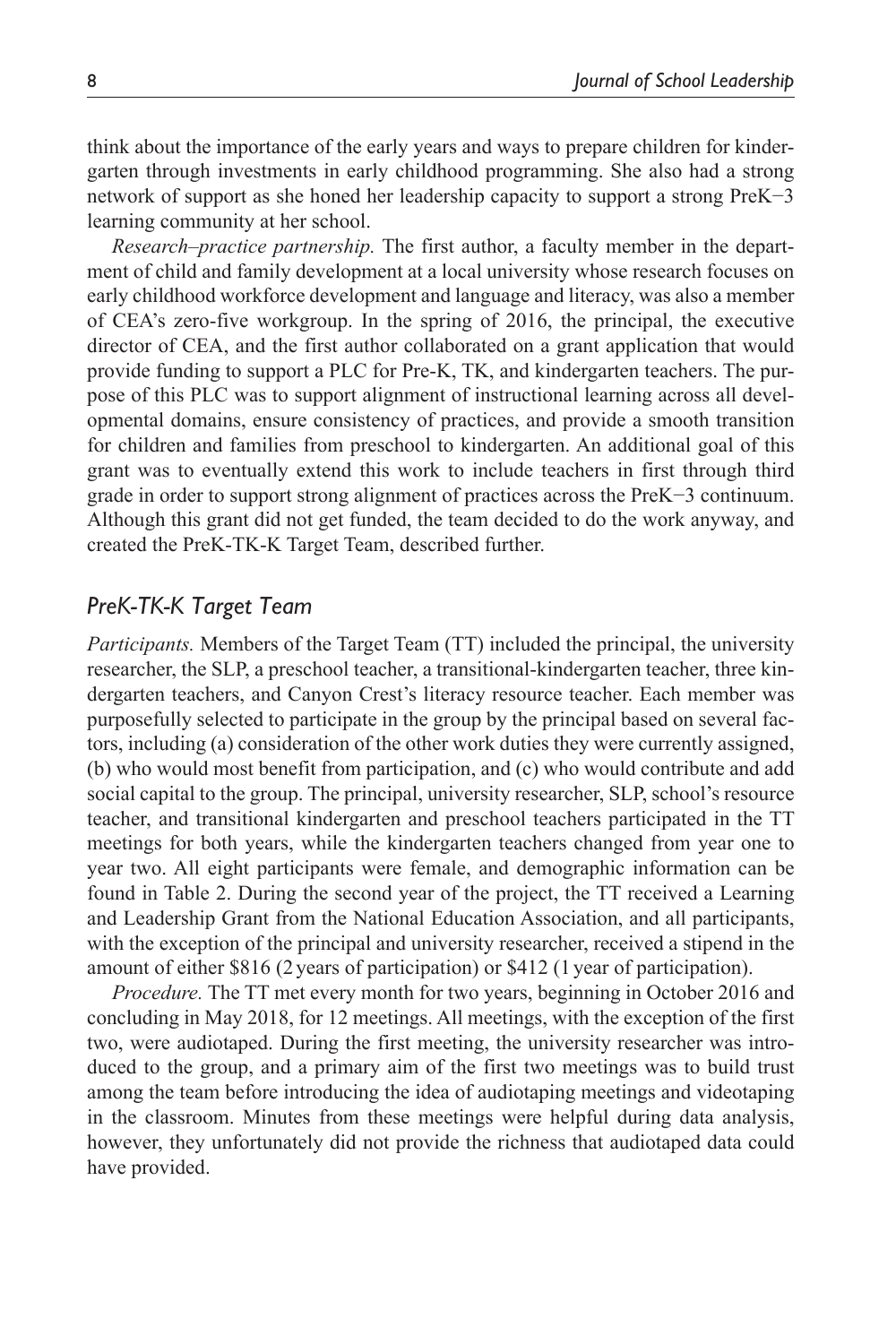| Title                            | <b>Years Teaching</b> | Degree      | <b>Ethnicity</b> | Languages Spoken |
|----------------------------------|-----------------------|-------------|------------------|------------------|
| Principal                        | 20                    | M.A.        | White            | English          |
| Speech-Language<br>Pathologist   | 19                    | Ed.D        | White            | English/Spanish  |
| <b>Resource Teacher</b>          | $\mathbf{2}$          | M.A.        | White            | English          |
| Preschool Teacher                | 12                    | <b>B.A.</b> | Latina           | English/Spanish  |
| <b>TK Teacher</b>                | 29                    | <b>B.A.</b> | White            | English          |
| Kindergarten Teacher<br>(year I) | 14                    | M.A.        | Latina           | English/Spanish  |
| Kindergarten Teacher<br>(year 2) | 9                     | M. A.       | White            | English          |
| University Professor             | 19                    | Ed.D        | White            | English          |

**Table 2.** Demographic Characteristics of Participants.

Meetings lasted approximately 45minutes, from 8:00–8:45am. Given CEA's focus on supporting the attainment of reading proficiency by third grade, the principal and university researcher decided to focus the TT meetings on exploring interactive read alouds as a tool to support alignment of the curriculum and highlight best practices across grade levels. Because interactive read alouds take place regularly in preschool and kindergarten classrooms and support the attainment of key language and literacy skills, including oral language development, comprehension, and vocabulary development, they were an appropriate activity for the TT to focus on. Moreover, when done well, interactive read alouds also build on children's background knowledge, create a sense of classroom community, and motivate children to love reading. During the first year, the group focused on one book, *Stephanie's Ponytail* (Munsch, 1996). During the second year, the principal asked the group to select a new book every month, and the group selected *The Night I Followed the Dog* (Laden, 1994), *Miss Nelson is Missing* (Allard & Marshall, 1977), *Not Norman* (Bennett, 2005), and *Memoirs of a Goldfish* (Scillian, 2010).

TT meetings were guided by a recursive cycle of reflection, questioning, planning, and acting. Central to this process was the collection of video tapes of interactive read alouds, which were viewed and during the TT meetings. Teachers were encouraged to do repeated readings of the selected text, and the principal and university researcher visited participating classrooms during a prearranged time to video tape the read aloud. During the first year, the preschool teacher and one of the kindergarten teachers were videotaped three times, one of the kindergarten teachers was videotaped twice, and the transitional kindergarten teacher was videotaped once. The principal considered the teachers' comfort level and videotaped only when teachers were selected and gave their permission. During the first year, the transitional kindergarten teacher accompanied the principal and university researcher when they videotaped in another classroom in order to build her comfort with this process. During the second year, all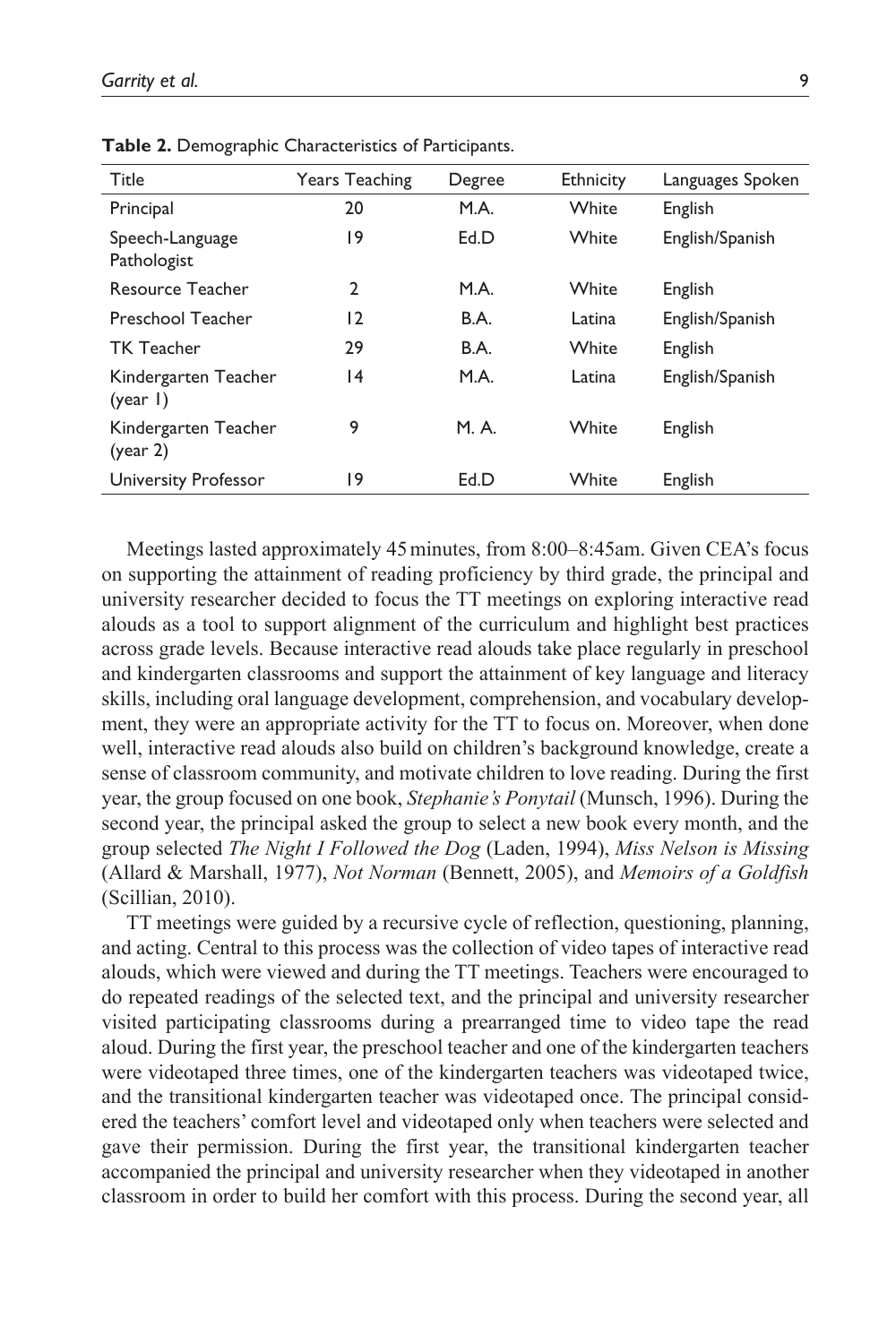teachers and the speech language pathologist were videotaped once, and the principal and university researcher observed two interactive read alouds in each classroom but did not videotape. The decrease in videotaping was due in part to new members joining the team and scheduling difficulties.

*Interviews*. At the end of the first year, a member of the research team interviewed the principal and the CEA's executive director to learn more about the overall operation of Canyon Crest, including funding, staffing, and instructional approaches, as well as the enrichment and family engagement programs being implemented as part of the collaboration with CEA.

### **Data Analysis**

TT meetings were audiotaped and transcribed verbatim by research assistants, and the first author checked transcripts against the audiotapes to ensure accuracy. Data were analyzed using an apriori coding scheme in which codes represented the competencies described in the NAESP (2019) report. Results from this initial round of coding indicated that four of the competencies (italicized in Table 1) were reflected by the data: (a) embracing the PreK−3 early learning continuum, (b) ensuring developmentallyappropriate teaching, (c) building professional capacity across the learning community, and (d) making school the hub of PreK−3 learning for families and the community. Each member of the research team read the transcripts again and identified significant statements (Miller  $&$  Salkind, 2002) that best represented these competencies, highlighting the strategies/indicators described in the NAESP report that described what these competencies look like in practice. These statements were then entered into a table, using data display techniques described by Miles and Huberman (1994). This allowed the researchers to determine the extent to which significant statements were distributed across the two years and represented each of the competencies. Once researchers created their individual tables, they were then compared in order to reconcile any differences in coding, providing the opportunity to think through differences and critically examine the nuances of each competency. The first author then select quotes that best represented each competency and entered them into a summary table to further reduce the data and identify statements that best represented each of the competencies. Interview data was used to provide context to the study and describe operational processes and linkages between CEA and Canyon Crest.

### **Results**

Results are organized according to the four competencies reflected by the data, and direct quotes from the TT meetings are presented to support and illustrate our findings. Data that describe the strategies/indicators for what each competency looks like in practice are also presented. It is important to note that these strategies/indicators often overlapped as participants discussed how to create an "aligned, cohesive, and robust Pre-K−3 system" (NAESP, 2019, p. 5). As such, the quotes selected represent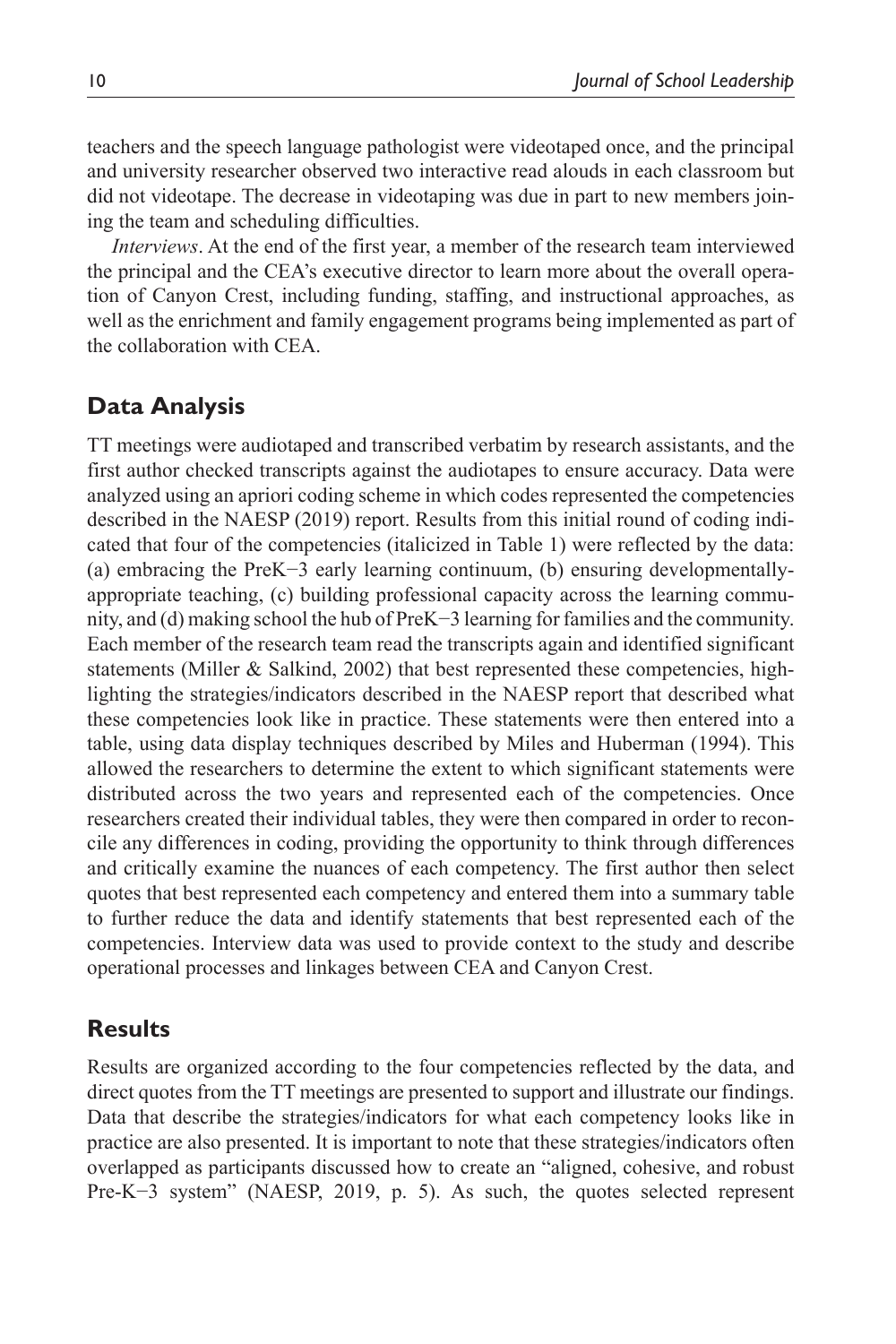exemplars of what each competency looked like in practice and often include evidence of the ways in which the competencies interacted and complemented one another.

### *Embrace the PreK−3 Early Learning Continuum*

This competency is described in the NAESP report (2019) as occurring when principals embrace a concept of high quality early learning from age three to grade three as the foundation for all children's development and growth. The purpose of the TT meetings was written on the top of every agenda across the two years: Increased and Improved PreK/TK & K Articulation…via Common Understandings and Goals, and the principal began meetings by reminding participants of this goal. For example, at the first meeting of year two, the principal stated, "the purpose of this Target Team is something that we initiated last year, and it was really to start that bridge and that articulation from PreK to TK into Kindergarten, so that we could better support kids." This quote also underscores a key feature of this competency, which is that principals understand and articulate that a PreK−3 approach is what is best for children.

Data indicated that the principal viewed this continuum as foundational to children's development and growth and central to the mission of Canyon Crest, as evidenced by her statement, "So, we're just going to get really good this year, from now until June, on this idea of interactive read aloud. Because it's so powerful for three, four-, five-, and six-year olds." The focus on building teacher understanding of the early learning continuum and the transitions along it is further demonstrated by the following quote from the principal when the TT watched and discussed a video of an interactive read aloud in preschool:

I always say the best part of my job is getting to spend time in your classrooms. I'm happiest when I'm in classrooms with your students. So we're going to step into a preschool classroom, and remember one of our outcomes was how do we build that continuum, and how do we better bridge that vertical articulation of, "this is what it might look like in preschool, here's where it looks like in TK, here's what it might like in K," so that we can have a better, concrete idea of what those best practices are. As you view, I'd like to you jot down what you notice and appreciate- what she's doing in terms best practices.

The aforementioned quote reflects not only the principal's expectations for alignment across grade levels, but also her commitment to making teaching and learning visible by providing the opportunity for teachers to observe one another's practices. It should be noted that by asking the group to appreciate the work of the preschool teacher, the principal sends a clear message that preschool teaching is just as important as teaching in the later grades and situates the preschool teacher as an expert from whom the other teachers can learn.

An additional strategy/indicator to support this competency is expanding the concept of learning community to include collaboration among external and internal stakeholders. As noted earlier, internal stakeholders included the school's SLP and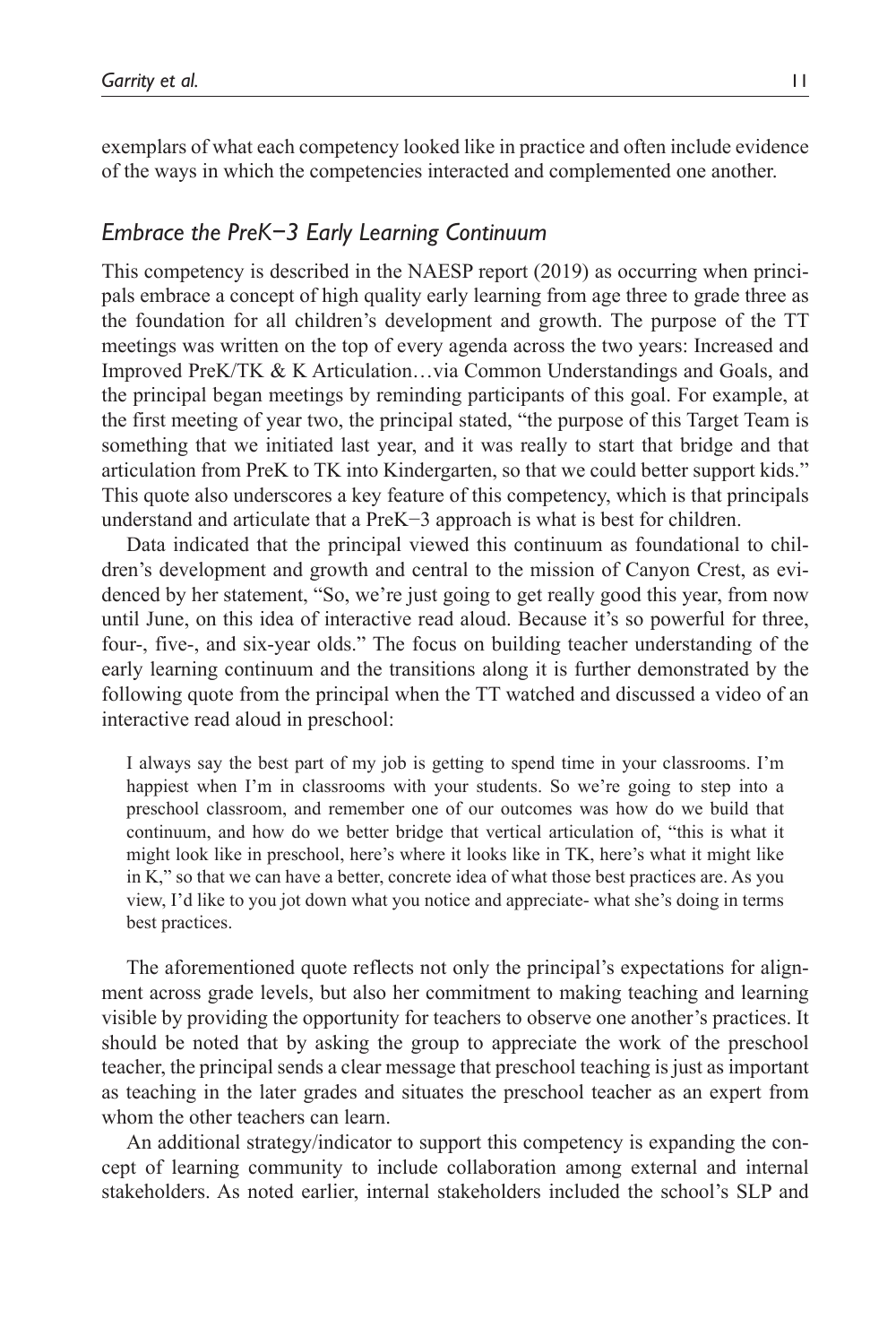literacy resource teacher, both of whom provided valuable insight during TT discussions. The SLP provided information on key language and literacy skills such as oral language development and comprehension as well as instructional strategies she used to make read alouds hands on, concrete, and meaningful to her young students with disabilities. In addition, observing videos of read alouds with her children extended the team's understanding of how to differentiate instruction based on children's developmental level. For example, the group watched a video of the preschool language group reading *Miss Nelson is Missing*, which is quite sophisticated for young children with language delays. The SLP described how she made the book accessible to the children by breaking the story down into four simple parts "the kids were misbehaving, Miss Nelson had an idea, she put on a wicked costume, and the kids were happy when Miss Nelson returned". She further described how the children acted out this simpler version of the story using dolls and other concrete objects, which allowed her to ensure the book was "simplified to their level because, again, my kids are using three and four, maybe six word sentences at most." Similarly, the literacy resource teacher had a broad view of literacy development that spanned the Pre-K fifth grade continuum and was thus able to help the group examine how the foundational skills developed in preschool were related to learning and instruction in the later grades. For example, when the group reviewed each other's lesson plans, the resource teacher noted that when the preschool teacher asked her students to consider how the characters changed over time, she was preparing them for a fourth grade standard and "really getting them ready for that curriculum."

The principal's participation with CEA and collaboration with a local university brought external stakeholders with ECE and family engagement expertise to the group. The first author's focus on ECE and the principal's experience in elementary education allowed them to learn from one other and bridge the gap between early childhood and elementary settings. For example, when discussing an observation they had done in the preschool classroom, the first author explained that when she used the term individualized to describe instruction it meant the same thing as when elementary educators discussed differentiation. She was also able to draw attention to how instruction in preschool was foundational to instruction in the later grades. For example,

when reviewing their experiences reading the book *Not Norman*, the team discussed how the concrete, hands-on activity provided in preschool would prepare the children for the more abstract thinking required in kindergarten. The university researcher commented that:

Carla [preschool teacher] did this wonderful thing where she actually made a fishbowl. She laminated it, she put it on the floor, and the kids got up and actually moved into the fishbowl. So, that really prepares them for talking about setting when they get to kindergarten.

The principal's work with CEA also reflected another strategy/indicator associated with this competency, which is to articulate the long-term value of early learning to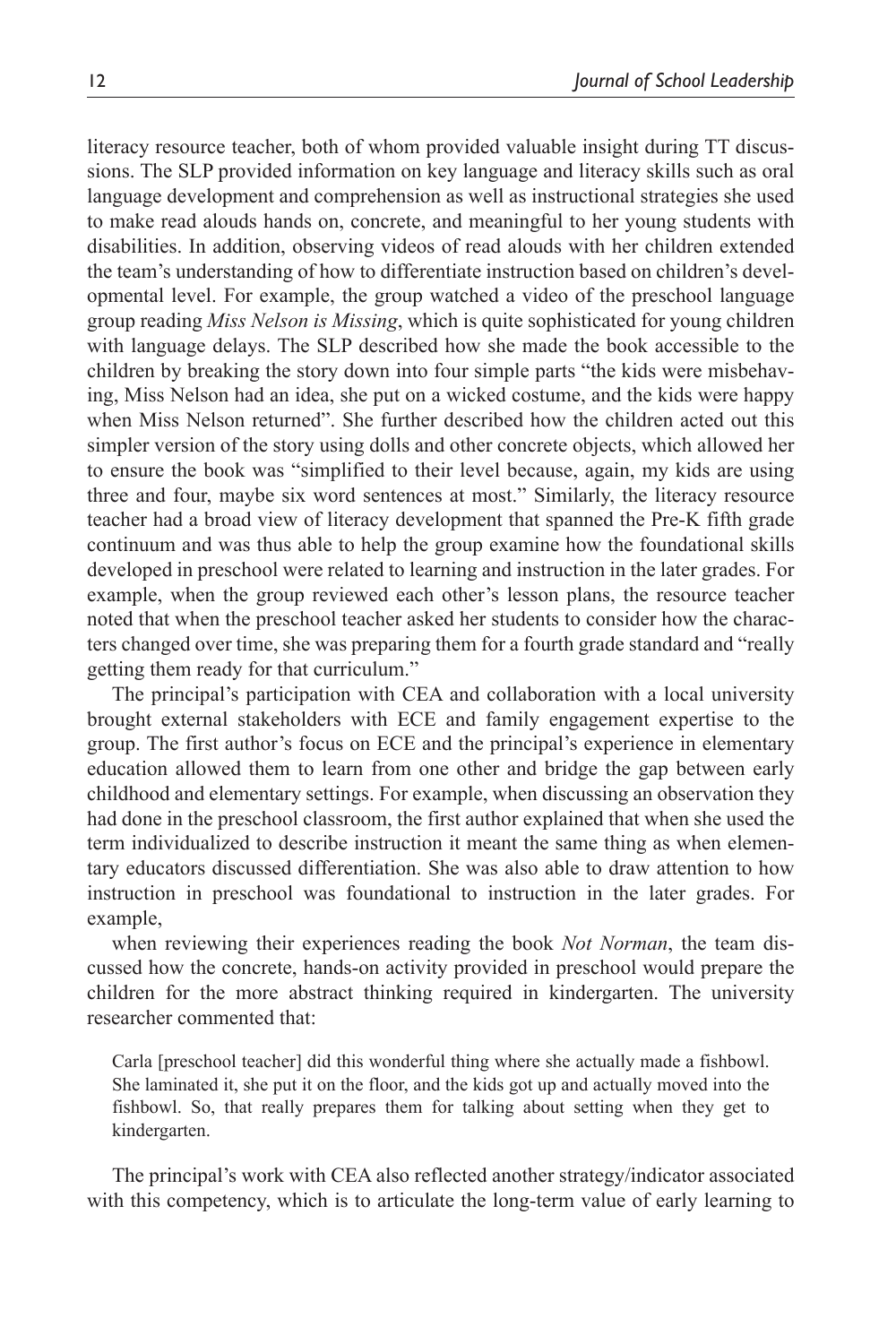parents and to all stakeholders. This involvement with CEA reflected her commitment to early learning and will be described in more detail when presenting data on competency 6, Make Your School a Hub of Pre-K−3 Learning for Families and Communities.

Another key indicator of this competency in practice is the ability of the principal to align funding, resources and governance to support the Pre-K−3 framework. Rather than thinking of her school as two separate systems (PreK and K−5) with two (or more) disparate funding streams, the principal allocated funds based on a whole school system of improvement model. One important way in which she did this was to extend the practice of using Title 1 funds to hire substitutes to allow for teacher release time for her preschool program. This allowed preschool teachers to have 45minutes out of the classroom three days a month to participate in PLCs just as their K−5 counterparts did. Because of the adult to child ratio requirements of preschool, the preschool teacher would not have been able to participate in the TT without the principal's strategic use of substitutes.

#### *Ensure Developmentally Appropriate Teaching*

A focus on quality teaching and ensuring that standards were met within a developmentally appropriate, relevant, and engaging curriculum was evident throughout the two years. The principal demonstrated this when she stated:

We want to see what it is expected in kindergarten so that kids are better prepared, but also make it developmentally appropriate because we are not asking three and four-yearolds to be sitting at a table for 45minutes and be independently reading, that it is not appropriate.

The principal's focus on the importance of an interactive and engaging curriculum was evident when she introduced *Stephanie's Ponytail* to the group and explained:

Here's our anchor text. We're going get really good at this text and this is what's going to ground us every time we meet. We're going to think, "What can we do with this text as it relates to what we know is good about interactive read-aloud? What can we teach based on what our kids need?" We can look at standards, I get that. But I want us to love this book, I want us to eat it up, chew it up, and think "What can we do with it for kids so everyone reads?" There's that joy when we work together and we learn something, there's joy in the work that we do for kids, there's joy in how we do things with kids, and there's joy in kids. We want to bring joy and talk and read and think with kids.

The principal's goal was to create an "I love reading culture at Canyon Crest" and she frequently used the words "joy" and "fun" to describe goals for children's learning. This focus on the importance of an engaging early learning curriculum was also evident in year two when the group was discussing which book to read next, and read *The Night I Followed the Dog* to see if it was a good fit. The principal stated:

I just wanted to open up for discussion, what kind of things did you pull out that as a reader, as a teacher of children of four, five, and six-year olds, what would they really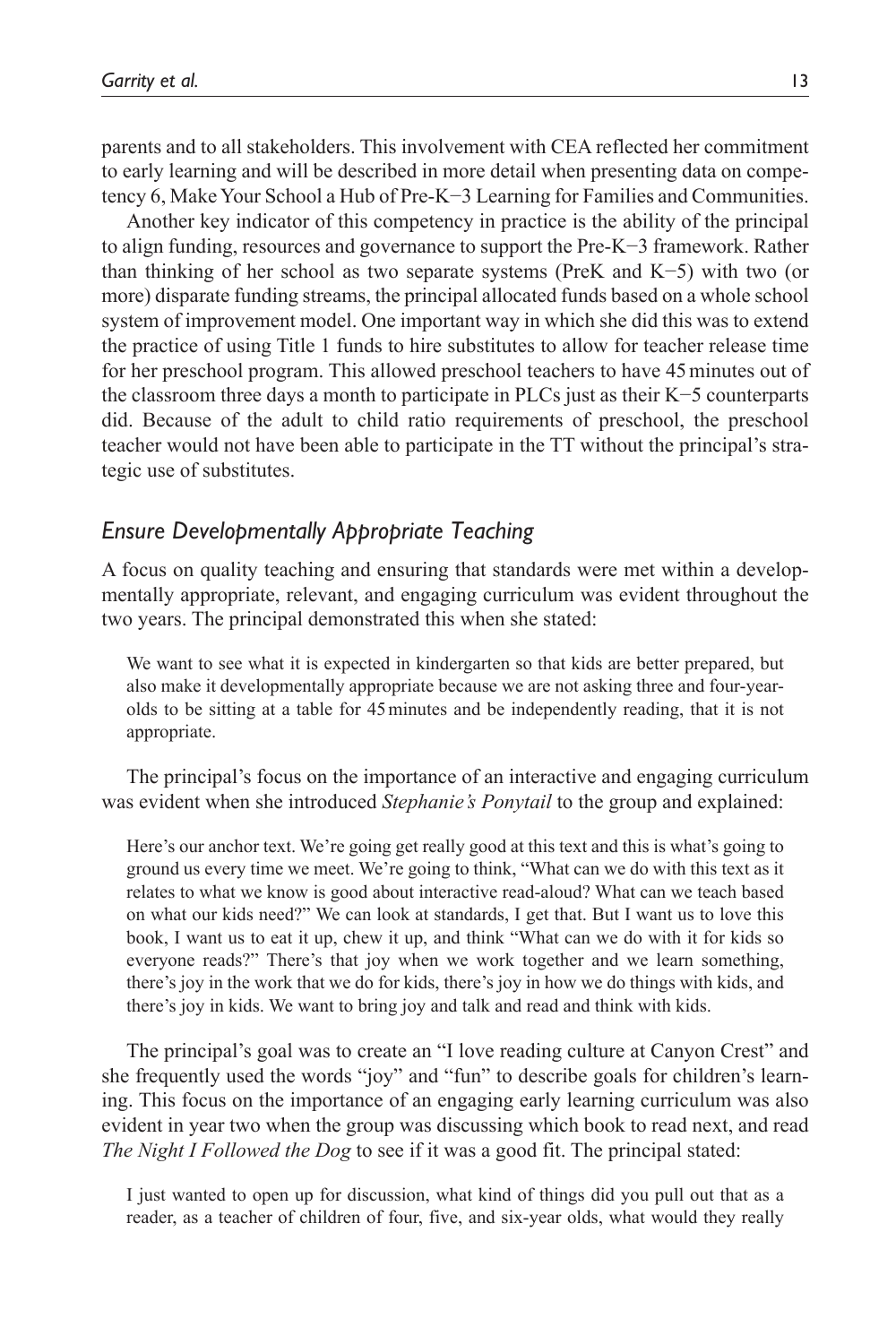enjoy? What would you really want to highlight to make this experience fun for kids and fun for you? It is fun to read books to kids!

Importantly, the fun and joy of reading were always grounded in learning standards. For example, the principal began a meeting at the end of year one by stating:

We selected the idea of interactive read-alouds because we needed to work toward something concrete and alive and well in preschool, TK, and kindergarten classrooms, and build concrete understandings of what might be in each of those settings, still related to foundational skills or DRDP measures, which are like the standards in preschool, as well as the TK or kindergarten standards. But even more broadly, or CEAly, we wanted to build best practices, so that we can replicate what those could look like and really learn from each other because those of you around the table bring such incredible strength.

In the quote, the principal draws explicit attention to learning standards across the grade levels and demonstrates her knowledge of ECE programs when she explains that the DRDP (Desired Results Developmental Profile) measures are the preschool standards. This quote also illustrates another behavioral indicator of this competency, which is to support a professional community of practice that empowers teachers to learn from each other and to improve instruction. Across the two years, the principal highlighted the strengths and knowledge of the teachers and positioned them as experts, which is key to the PLC approach. Although discussed in more detail in competency four further, this quote also exemplifies how learning was grounded in authentic work and the everyday life of the classroom.

#### *Build Professional Capacity Across the Learning Community*

As described earlier, the principal's partnership with the first author as well as her involvement with CEA's zero-five work group enabled her to increase her understanding of developmentally appropriate teaching and best practices in ECE. This understanding CEAened across the two years, beginning with her initial observations of preschool classrooms described earlier and her more formal observations as part of the TT. In addition, her ongoing conversations with the university researcher and SLP helped to increase her understanding of early language and literacy development and the developmental milestones of early childhood.

The other two strategies/indicators for this competency are the need to (a) build ongoing, job-embedded professional learning opportunities for teachers all along the continuum and (b) support professional learning communities that focus on authentic work. The use of a common anchor text in each classroom and the videotaping of read alouds helped to ensure that the professional learning activity provided by the TT meetings was embedded in the actual work of the teachers and focused on authentic, meaningful activities. When introducing what this project would look like to the team, the principal explained: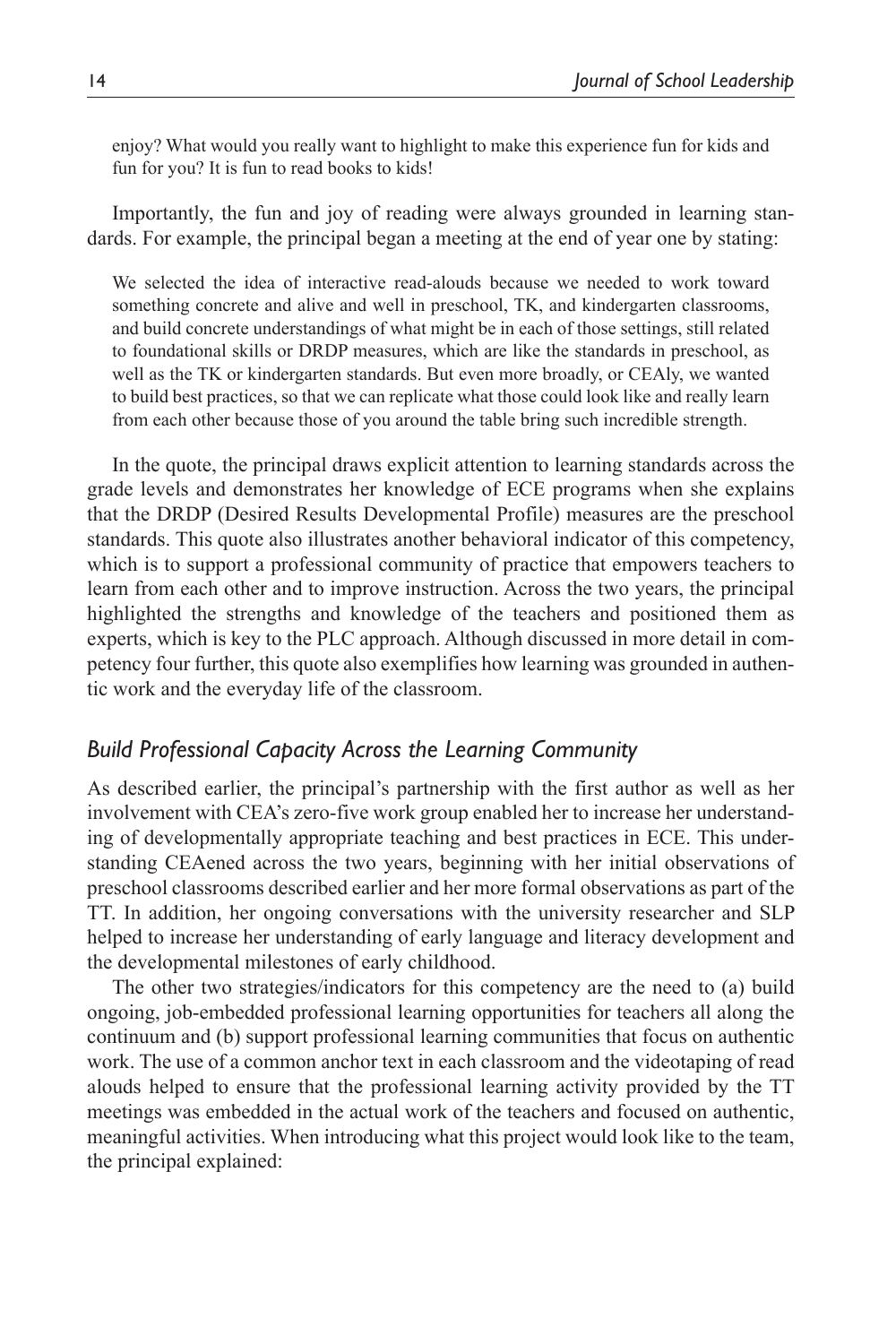It's been a while since we've met and because this is new for us as leaders, we've been really trying to rack our brains to make sure that it's meaningful. Yes, part of that work is getting together and talking, but one of the things that Sarah and I have continued to think about is yes talk is good, but your time is valuable. How do we make it purposeful, and how do we make it so that there's some meaningful learning?

A primary goal of the TT was that the teachers would come away with concrete strategies they could use in their classroom to support early literacy development. Evidence of this comes from the following quote from the principal:

I want you to reflect on three concrete skills you could actually teach in interactive readalouds. Not that it builds vocabulary, not that it supports social-emotional development, but what would be some concrete, tangible skills you could teach and measure as a result of using interactive read-aloud as your practice?

The principal's focus on job-embedded professional learning opportunities was further demonstrated by the use of videos to allow teachers to observe one another's teaching. The principal noted, "One of our goals is to take snapshots from each of your rooms to see this is what this could like in your classroom because just talking about it is very different than seeing it, isn't it?" The principal also sought to build professional capacity across the learning community when she stated:

So one of our outcomes is to build an established practices, right? So that when Luisa [kindergarten teacher] picks up the book, when Megan [TK teacher] picks up the book, we all have some common idea about what interactive read-alouds are with kids, in order to develop all the things you know you want to develop.

# *Make Your School a Hub of Pre-K−3 Learning for Families and Communities*

This competency describes the need for principals to work with families, preschool programs and community organizations in order to build strong linkages between PreK−3. Canyon Crest had an existing partnership with the local Head Start program, with two of the preschool classrooms receiving braided Head Start and state preschool funding. The principal embraced this partnership by attending the monthly preschool parent meetings and working closely with Head Start family services staff in order to become more familiar with preschool policies and procedures so she could better engage with the preschool community at Canyon Crest.

The principal's partnership with CEA was also key to this competency. CEA's emphasis on the early learning continuum and the principal's experience with others on zero-five work group deepened her understanding the importance of supporting early learning and the value of smooth transitions and continuity of practice between ECE and elementary school. CEA partners effectively became an extended learning community for the principal, and through her relationship with CEA, she was able to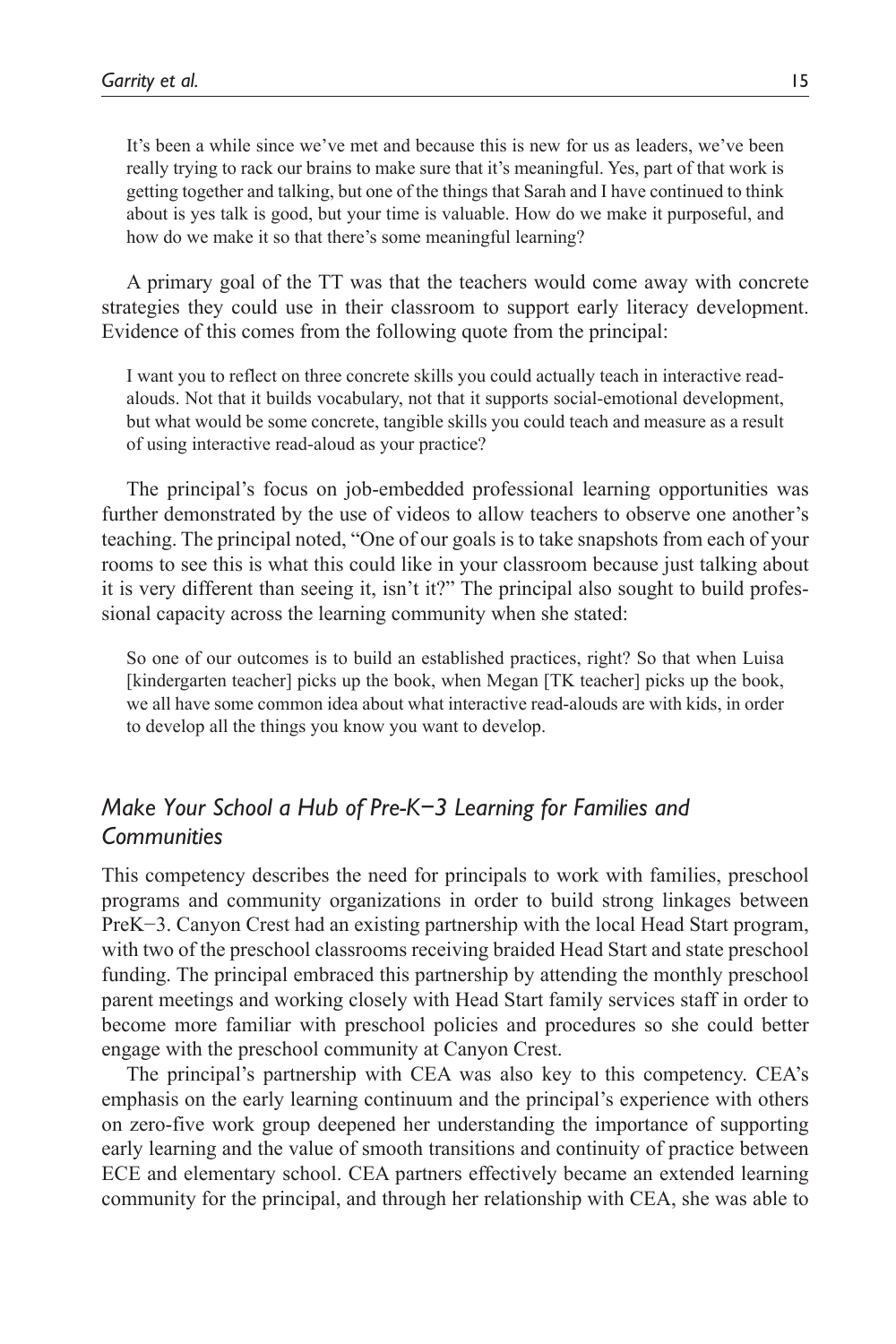bring a variety of programming to Canyon Crest, including music classes provided by the local children's choir; on-campus parenting classes for families with children zerofive, and the "1,000 Books Before Kindergarten" program offered through the local library. At the beginning of each school year, CEA also hosted a community breakfast for families with children ages zero-five at Canyon Crest. The purpose of this gathering was to emphasize the important role that parents played in their children's early brain development and introduce them to the programming that CEA brought to their campus to support parent engagement.

### **Discussion**

The purpose of this study was to describe how one school leader worked toward creating a PreK−3 continuum in her school. Data collected over a two year period indicated that the competencies of embracing the PreK−3 early learning continuum, ensuring developmentally-appropriate teaching, building professional capacity across the learning community; and making school the hub of PreK−3 learning for families and the community were reflected in this work. Researchers have found that effective elementary school principals respond to the unique contextual factors present in their schools and are able to shape these factors in ways that positively affect teaching and learning (Klar et al., 2020). In order to understand how and why the principal at Canyon Crest was able to lead a PreK−3 learning community at her school, it is first important contextualize our findings within the mixed delivery system of ECE and the large, urban school district in which Canyon Crest was located. We then use Fullan's (2003) concept of the moral imperative of school leadership to elucidate specific leadership practices foregrounded by our data.

Canyon Crest is located in a large, ethnically and linguistically diverse urban school system situated within a complex and rapidly changing educational environment. Canyon Crest is also complex, serving children from birth to fifth grade with a combination of funding sources and programmatic requirements and serving primarily low income, Spanish speaking children and families. As evidenced by the data, the principal at Canyon Crest embraced this complexity and viewed every program, child, and family as her responsibility. While it can be easy for principals to lose sight of their purpose when faced with a context of overload and complexity (Fullan, 2003), the principal at Canyon Crest viewed this complexity as a reason to commit to the early learning continuum in order to better serve teachers, students, families, and the community.

Fullan (2003) has described the moral imperative of school leadership as a social responsibility to others and the environment. Principals with a moral purpose seek to make a difference in the lives of students and are concerned with closing the gap between both high and low performing students and high and low performing schools (Fullan, 2003). Fullan (2003) positions principals as major agents of reform and has proposed that principals with moral purpose do not wait for the system to implement change, but rather make every effort to "get it right" at their schools. A driving force behind the principal's desire to address the PreK−3 continuum at Canyon Crest was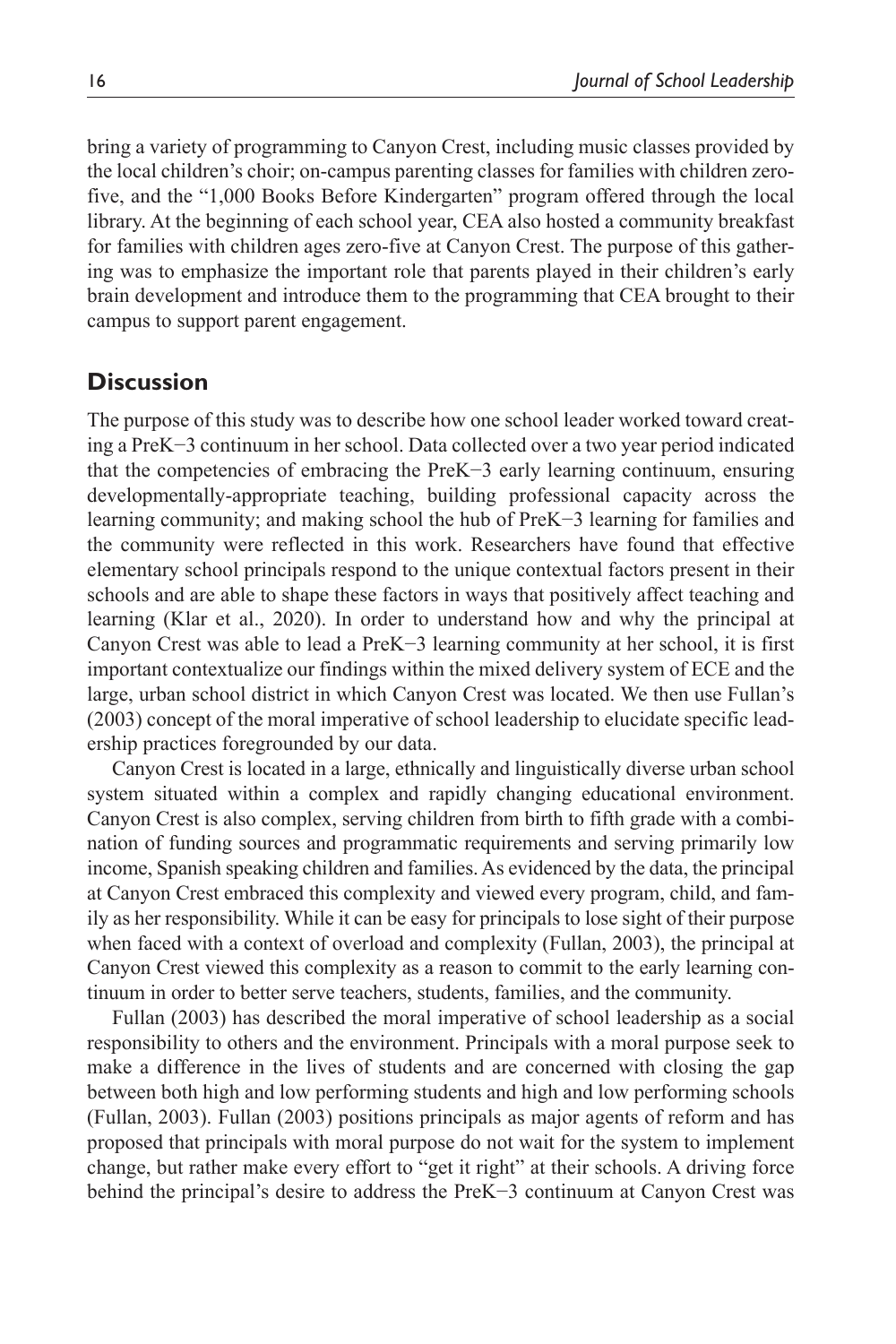her realization that she could close the opportunity gap at Canyon Crest by focusing on the school's youngest children. It is critical to note that there was no PreK−3 focus at the district level, and the desire to implement this approach came from the principal herself, providing support to Fullan's (2003) contention that school system reform should grow from the bottom up, rather than the top down.

Fullan (2003) also positions principals with a moral imperative as learners, which is central to the competencies described in the NAESP (2019) report. Fullan (2003) proposed that principals must take charge of their own learning, and the principal at Canyon Crest did this in a variety of ways. By engaging with CEA and being part of the zero-five workgroup, she sought information about early childhood education and ultimately formed the research to practice partnership that led to the study described in this article. She also engaged in conversations with and asked questions of Canyon Crest's SLP when she first began considering how to address the PreK−3 continuum, and viewed the SLP was a valuable member of the TT. Pfeiffer et al. (2019) have noted that although federal law requires collaboration between general and special educators and although SLPs have specialized knowledge and skills that can support general education teachers, meaningful collaboration is rare. This was not the case at Canyon Crest, as the principal viewed the SLP's knowledge of early childhood development as an asset she could draw on to increase her understanding of early childhood, reflecting the NAESP report's (2019) assertion that effective principals are good listeners and seek information from preschool providers.

Another factor critical to the success of the TT was that the principal made the work of the teachers visible. While principals often reward effective teachers by leaving them alone, principals leading for change must rethink what professional development looks like by building communities of practice that focus less on autonomy and more on shared standards of practice collective inquiry (Mead, 2011; Shore, 2009), and teamwork (Kauerz & Coffman, 2019). Research indicates that principals can directly influence student learning when they enact practices that support teacher effectiveness (Heck & Hallinger, 2014) and use both instructional and transformational leadership practices that reflect the school context (Day et al., 2016). The principal at Canyon Crest used data collected from classroom observations, videos, and lesson plans to celebrate the expertise of participants and build a shared understanding of what high quality, developmentally appropriate teaching looks like at Canyon Crest, creating authentic opportunities for teachers to connect with one another and build professional capacity. She continually positioned the teachers as experts, and purposefully selected teachers to participate in the TT who could become teacher leaders, which is a characteristic of principals who lead the type of change needed to transform systems (Fullan, 2003). The principal viewed the preschool teacher as an essential member of the TT and valued her expertise, which was significant given that the education system does not recognize preschool as a legitimate part of the educational system (Takanishi & Kauerz, 2008). Whitebook et al. (2014) have described the entrenched disparities that exist between preschool and K−12 teachers in terms of educational requirements, compensation, and opportunities for professional development, and the importance of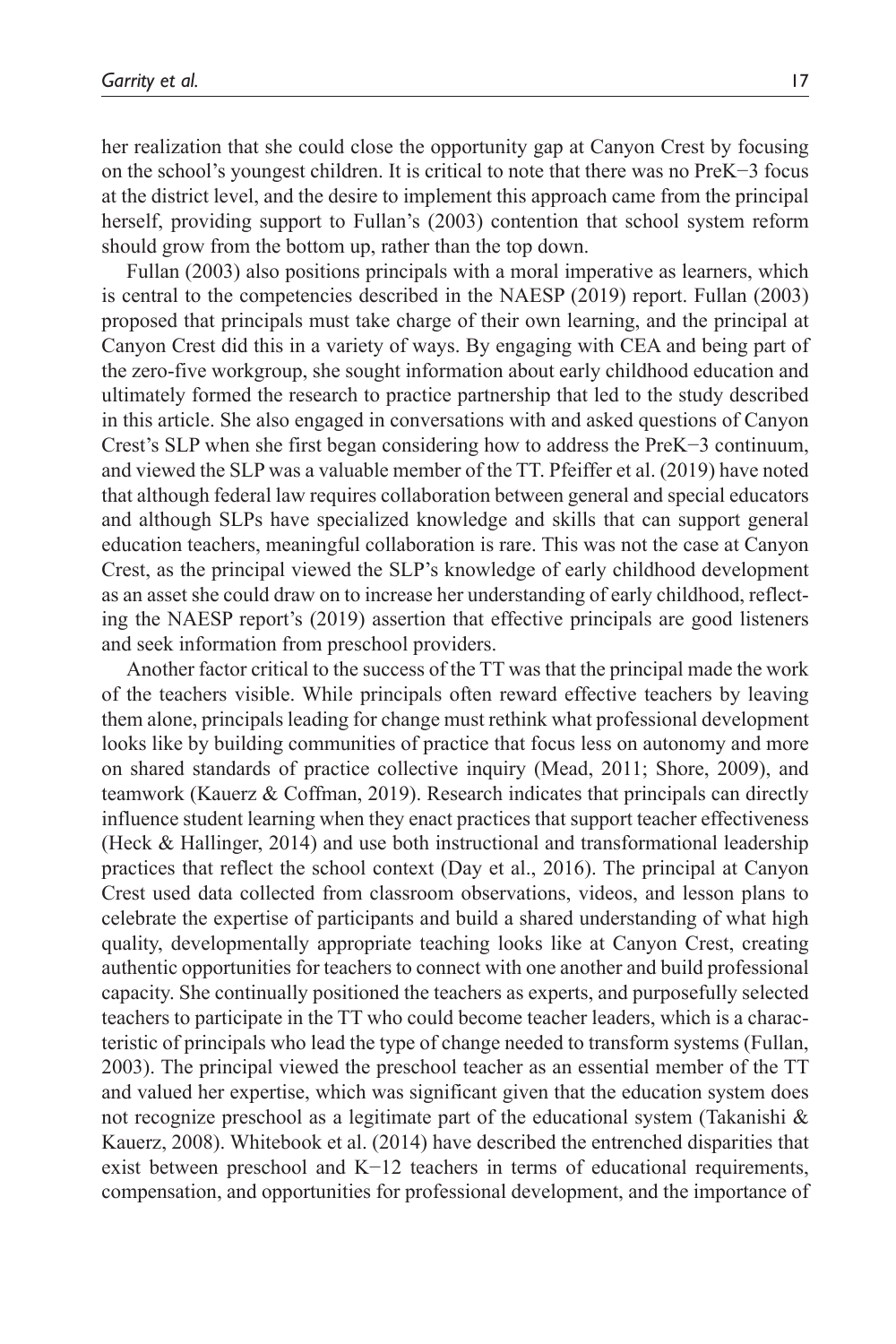the principal's strategic use of funds and resources to allow the preschool teacher to participate in the TT meetings cannot be overstated.

# **Implications for Policy and Practice**

Elementary school principals play a critical role in determining the quality of care and education that young children receive and are responsible for ensuring appropriate and integrated instruction across grade levels. When considering implications for policy and practice, it is essential to consider that the move toward embracing the PreK−3 continuum at Canyon Crest resulted from the agency of the principal and her desire to address the opportunities she observed in her community. An important aspect of Fullan's (2006) approach to systems change is that while moral purpose can be a great motivator, is not enough to engender systems change in the absence of other conditions, including capacity, resources, and peer and leadership support. Resources and funding to support the TT came from Canyon Crest's budget, a NEA grant, a community based organization, and a local university. Findings serve to highlight the urgency of the seven of the eight recommendations for policy and practice described at the end of the NAESP (2019) report:

- 1. Allocation of federal and state resources to provide universal high quality PreK−3 programs for all children
- 2. States and school districts must recognize the authority of principals serving children PreK- elementary and recognize principals as critical to the PreK−3 system
- 3. States and districts must adopt standards of practice for principals working in this system
- 4. Federal, state, and local resources must be invested in principal preparation programs that support principals to create a seamless continuum of services for children and families in PreK−3 settings
- 5. Federal, state and local resources must be allocated to provide opportunities for principals to participate in job-embedded professional learning
- 6. Federal, state and local resources must be directed to provide opportunities for teachers for job-embedded professional learning along the K−3 continuum
- 7. Provide support for principals and teachers to build parent understanding to allow them to participate in their child's learning from PreK to grade three

Future research should include a larger number of principals, schools, and districts and examine how principals are using the six competencies described by NAESP (2019) to frame their work. An additional area of research is the investigation of how institutions of higher education are embedding these competencies into coursework and are thus preparing future principals with the competencies needed to lead effective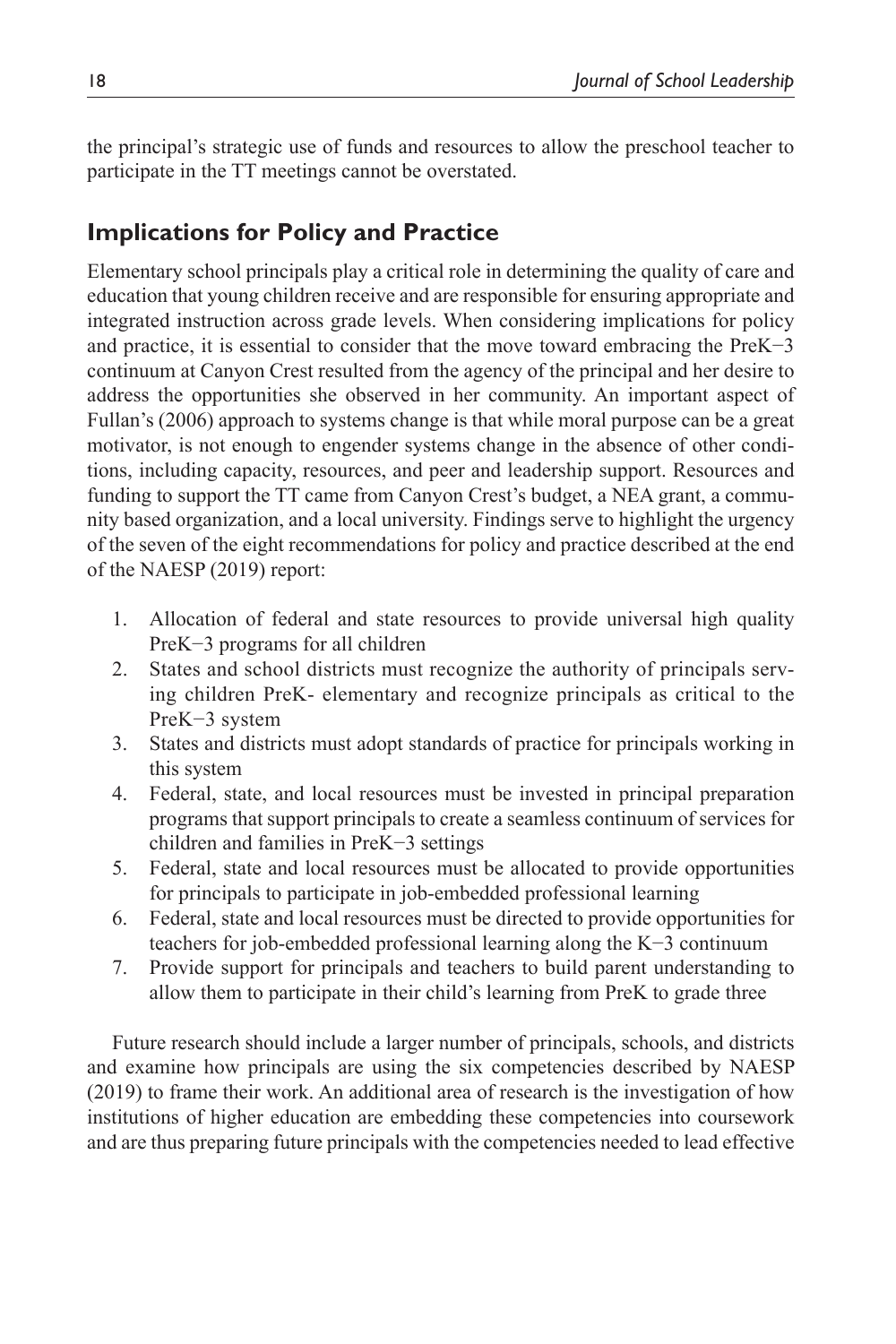Pre-K−3 programs. While results from the current study provide evidence of how one school leader sought to enact change in her school by leading efforts to create a PreK−3 continuum, they also indicate that in order for these changes to be brought to scale, significant structural changes to both preschool and elementary settings are needed.

#### **Declaration of Conflicting Interests**

The author(s) declared no potential conflicts of interest with respect to the research, authorship and/or publication of this article.

#### **Funding**

The author(s) received no financial support for the research, authorship and/or publication of this article.

#### **ORCID iD**

Sarah M. Garrity **i** https://orcid.org/0000-0002-1585-0687

#### **References**

Allard, H., & Marshall, J. (1977). *Miss Nelson is missing!* Houghton Mifflin Harcourt.

- Barnett, W. S. (1995). Long-term effects of early childhood programs on cognitive and school outcomes. *The Future of Children*, *5*(3), 25–50.
- Bennett, K. (2005). *Not Norman: A goldfish story*. Candlewick Press.
- Bodovski, K., & Farkas, G. (2007). Mathematics growth in early elementary school: The roles of beginning knowledge, student engagement, and instruction. *The Elementary School Journal*, *108*(2), 115–130.
- Bornfreund, L. A. (2011). *Getting in sync: Revamping the preparation of teachers in pre-k, kindergarten, and the early grades*. New America Foundation.
- Bryk, A. S., Sebring, P. B., Allensworth, E., Luppescu, S., & Easton, J. Q. (2010). *Organizing schools for improvement: Lessons from Chicago*. University of Chicago Press.
- California Department of Education. (2008). *California preschool learning foundations* (Vol. *1*). Author.
- Camilli, G., Vargas, S., Ryan, S., & Barnett, W. S. (2010). *Meta-analysis of the effects of early education interventions on cognitive and social development*. Teachers College Record.
- Children's Equity Project and the Bipartisan Policy Center. (2020). *Start with equity: From the early years to the early grades*. Author. https://childandfamilysuccess.asu.edu/sites/ default/files/2020-10/CEP-report-101320-FINAL\_0.pdf
- Cosner, S., & Jones, M. F. (2016). Leading school-wide improvement in low-performing schools facing conditions of accountability. *Journal of Educational Administration*, *54*(1), 41–57.
- Cunha, F., & Heckman, J. J. (2010). *Investing in our young people* (Working paper no. 16201). National Bureau of Economic Research.
- Day, C., Gu, Q., & Sammons, P. (2016). The impact of leadership on student outcomes: How successful school leaders use transformational and instructional strategies to make a difference. *Educational Administration Quarterly*, *52*(2), 221–258.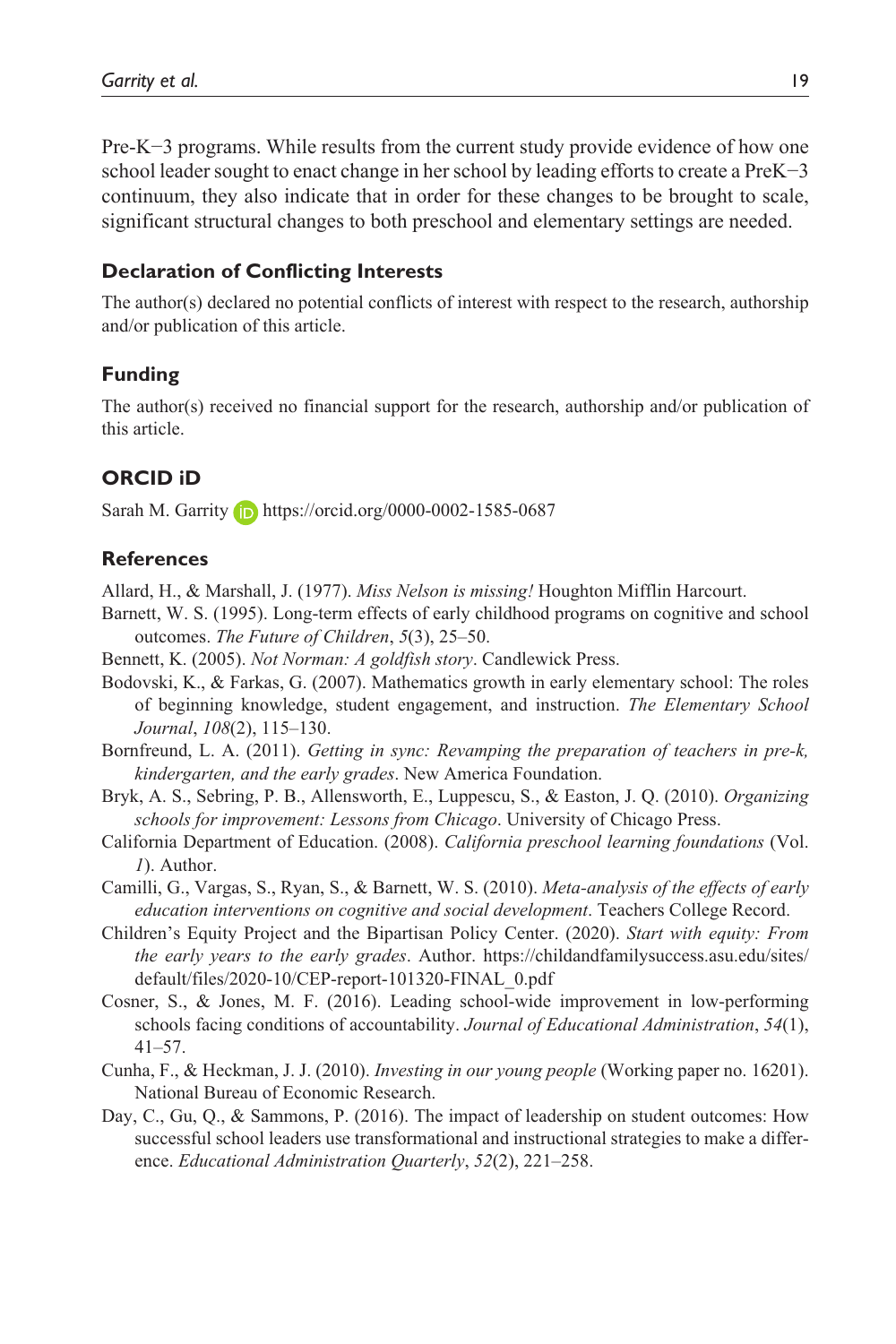- Demanchick, S. P., Peabody, M. A., & Johnson, D. B. (2009). Primary project: Fifty years of facilitating school adjustment. In A. A. Drewes (Ed.), *Blending play therapy with cognitive behavioral therapy: Evidence-based and other effective treatments and techniques* (pp. 219–235). John Wiley & Sons.
- Dockett, S., & Perry, B. (2007). *Transitions to school: Perceptions, expectations, experiences*. UNSW press.
- DuFour, R., DuFour, R., & Eaker, R. (2009). *Revisiting professional learning communities at work: New insights for improving schools*. Solution Tree.
- Fullan, M. (Ed.). (2003). *The moral imperative of school leadership*. Corwin Press.
- Fullan, M. (2006). *Change theory: A force for school improvement* (Series paper no. 157). *Centre for Strategic Education*.
- Goffin, S. G. (2013). *Building capacity through an early education leadership academy*. Center on Enhancing Early Learning Outcomes.
- Gormley, W. T., Gayer, T., Phillips, D., & Dawson, B. (2005). The effects of universal pre-K on cognitive development. *Developmental Psychology*, *41*(6), 872.
- Heck, R. H., & Hallinger, P. (2014). Modeling the longitudinal effects of school leadership on teaching and learning. *Journal of Educational Administration*, *52*(5), 653–681.
- Howard, M. (2008). Early care and education: Aligning the early years and the early grades. *The Progress of Education Reform*. *9*(1). https://eric.ed.gov/?id=ED539030
- Institute of Medicine and National Research Council. (2015). *Transforming the workforce for children birth through age eight: A unifying foundation*. The National Academies Press.
- Karoly, L. A., Kilburn, M. R., & Cannon, J. S. (2006). *Early childhood interventions: Proven results, future promise*. Rand Corporation.
- Kagan, S. L., & Kauerz, K. (Eds.). (2012). *Early childhood systems: Transforming early learning*. Teachers College Press.
- Kagan, S. L., Kauerz, K., & Tarrant, K. (2007). *The early care and education teaching workforce at the fulcrum: An agenda for reform*. Teachers College Press.
- Kauerz, K. (2019). Pre School through third grade  $(p-3)$  conceptual, organizational, and practical perspectives. In C. P. Brown, M. B. Benson & N. File (Eds.), *The Wiley handbook of early childhood care and education* (pp. 591–614). Wiley-Blackwell.
- Kauerz, K., & Coffman, J. (2019). *Framework for planning, implementing, and evaluating p-3 approaches* (2nd ed.). National P-3 Center, School of Education and Human Development, University of Colorado Denver.
- Klar, H. W., Moyi, P., Ylimaki, R. M., Hardie, S., Andreoli, P. M., Dou, J., Harrington, K., Roper, C., & Buskey, F. C. (2020). Getting off the list: Leadership, learning, and context in two rural, high-needs schools. *Journal of School Leadership*, *30*(1), 62–83.
- Knapp, M. S., Copland, M. A., Honig, M. I., Plecki, M. L., & Portin, B. S. (2014). Practicing and supporting learning-focused leadership in schools and districts. In Knapp, M. S., Honig, M. I., Plecki, M. L., Portin, B. S., & Copland, M. A. (Eds.), *Learning-focused leadership in action: Improving instruction in schools and districts* (pp. 181–210). Routledge.
- Laden, N. (1994). *The night i followed the dog*. Chronicle Books.
- La Paro, K. M., Pianta, R. C., & Stuhlman, M. (2004). The classroom assessment scoring system: Findings from the prekindergarten year. *The Elementary School Journal*, *104*(5), 409–426.
- Loewenberg, A. (2016). *Why elementary school principals matter*. New America Foundation. https://static.newamerica.org/attachments/13105-principals-corner/5.4Early-Ed-Principal-1.8d69b7bcac284a57b2dc1eae4dde54a8.pdf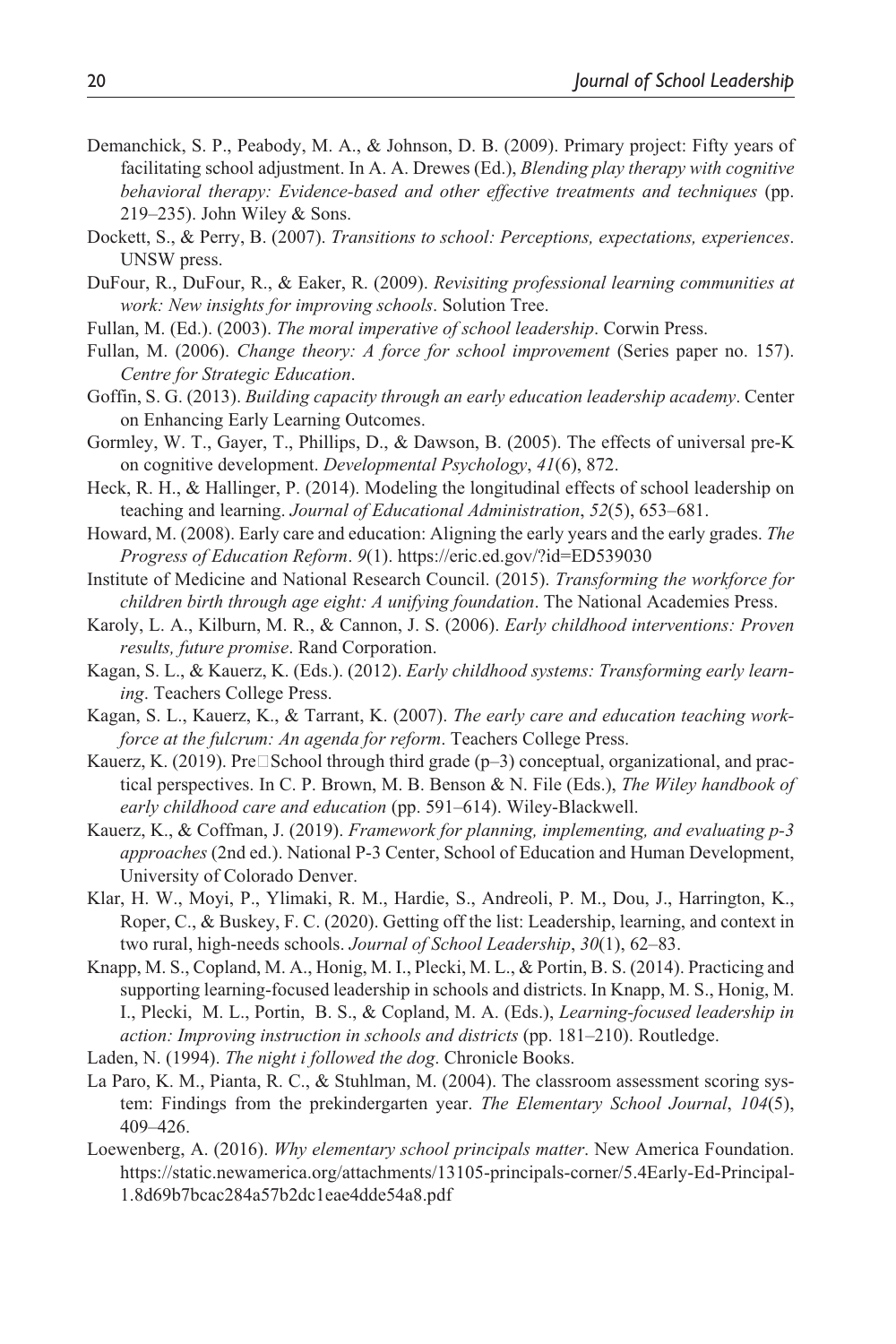- Manship, K., Farber, J., Smith, C., & Drummond, K. (2016). *Case studies of schools implementing early elementary strategies: Preschool through third grade alignment and differentiated instruction*. U.S. Department of Education.
- Master Plan for Early Learning and Care. (2020). *Making California for all kids*. Author. https://californiaforallkids.chhs.ca.gov/assets/pdfs/Master%20Plan%20for%20Early%20 Learning%20and%20Care%20-%20Making%20California%20For%20All%20Kids%20 (English).pdf
- Mead, S. (2011). *PreK-3rd: Principals as crucial instructional leaders*. Foundation For Child Development.
- Miles, M. B., & Huberman, A. M. (1994). *Qualitative data analysis: An expanded sourcebook*. SAGE Publications.
- Miller, D. C., & Salkind, N. J. (Eds.). (2002). *Handbook of research design and social measurement*. SAGE Publications.
- Munsch, R. N. (1996). *Stephanie's ponytail*. Annick Press.
- National Association of Elementary School Principals. (2015). New principals: A data snapshot. *Education Week.* http://www.edweek.org/ew/section/multimedia/new-principalsa-data-snapshot.html
- National Association of Elementary School Principals. (2019). *Leading Pre-K-3 learning communities: Competencies for effective principal practice*. Author.
- Pfeiffer, D. L., Pavelko, S. L., Hahs-Vaughn, D. L., & Dudding, C. C. (2019). A national survey of speech-language pathologists' engagement in interprofessional collaborative practice in schools: Identifying predictive factors and barriers to implementation. *Language, Speech, and Hearing Services in Schools*, *50*(4), 639–655.
- Raudenbush, S. W. (2009). The Brown legacy and the O'Connor challenge: Transforming schools in the images of children's potential. *Educational Researcher, 38*(3), 169–180.
- Ritchie, S., & Gutmann, L. (2013). *FirstSchool: Transforming preK–3rd grade for African American, Latino, and low-income children*. Teachers College Press.
- Scillian, D. (2010). *Memoirs of a goldfish*. Sleeping Bear Press.
- Seung Lam, M., & Pollard, A. (2006). A conceptual framework for understanding children as agents in the transition from home to kindergarten. *Early Years*, *26*(2), 123–141.
- Severns, M. (2012). *Starting early with English language learners: First lessons from Illinois*. New America Foundation.
- Shore, R. (1998). *Ready schools*. National Education Goals Panel.
- Shore, R. (2009). PreK-3rd: Teacher quality matters. Foundation for Child Development Policy to Action Brief, 3.
- Takanishi, R. (2016). *First things first!: Creating the new American primary school*. Teachers College Press.
- Takanishi, R., & Kauerz, K. (2008). PK inclusion: Getting serious about a p-16 education system. *Phi Delta Kappan*, *89*(7), 480–487.
- Whitebook, M., Phillips, D., & Howes, C. (2014). *Worthy work, STILL unlivable wages: The early childhood workforce 25 years after the national child care staffing study*. Center for the Study of Child Care Employment, University of California, Berkeley.
- Yoshikawa, H., Weiland, C., Brooks-Gunn, J., Burchinal, M., Espinosa, L. M., Gormley, W. T., & Zaslow, M. J. (2013). *Investing in our future: The evidence base on preschool education*. Foundation for Child Development.